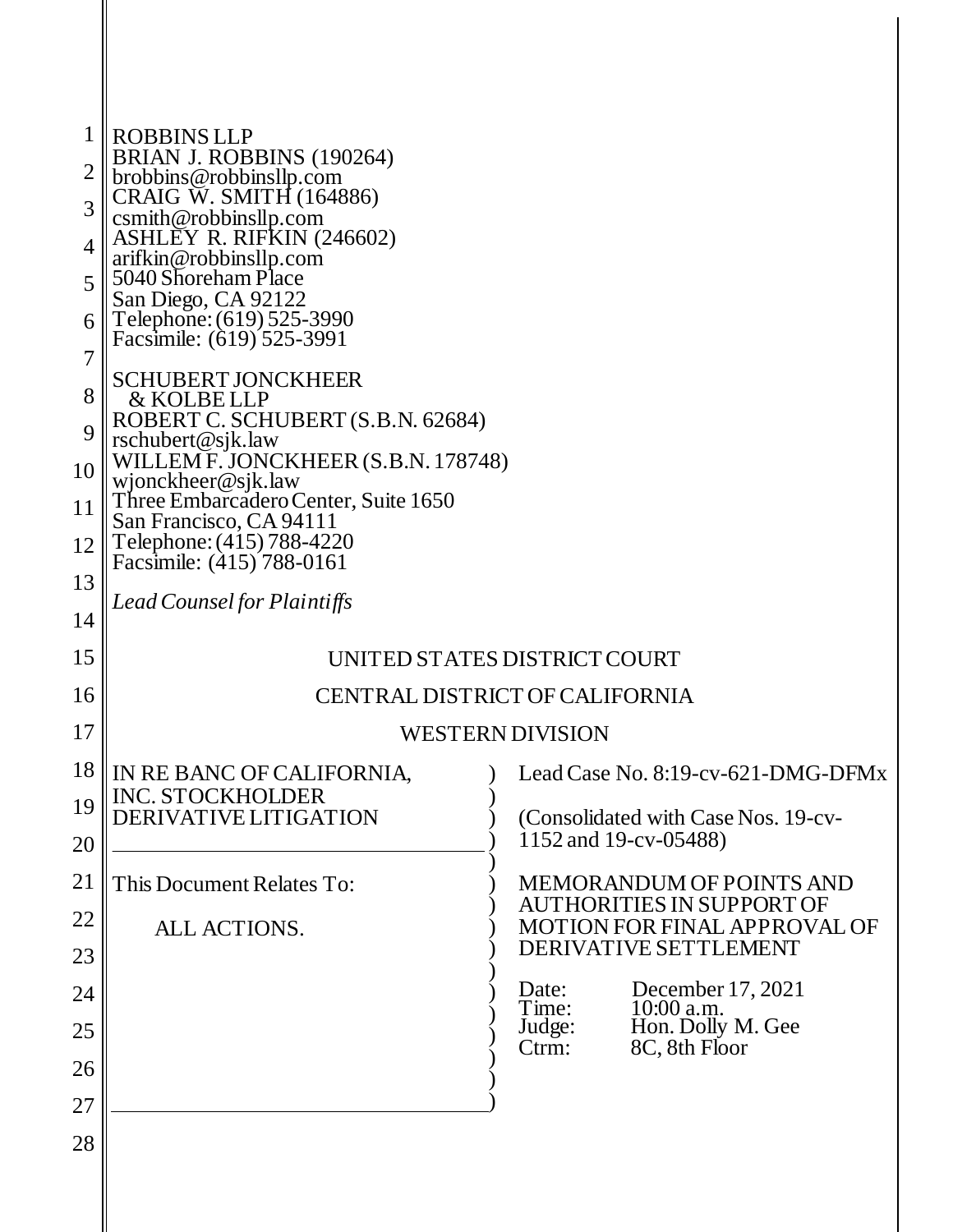| 1              | <b>TABLE OF CONTENTS</b> |                                                     |            |                                                                                                                                    |
|----------------|--------------------------|-----------------------------------------------------|------------|------------------------------------------------------------------------------------------------------------------------------------|
| $\overline{2}$ |                          |                                                     |            |                                                                                                                                    |
| 3              | Ι.                       |                                                     |            |                                                                                                                                    |
| $\overline{4}$ | II.                      |                                                     |            |                                                                                                                                    |
| 5              |                          | A.                                                  |            |                                                                                                                                    |
| 6              |                          | <b>B.</b>                                           |            |                                                                                                                                    |
| 7              |                          | $\mathbf{C}$ .                                      |            |                                                                                                                                    |
| 8              |                          | D.                                                  |            |                                                                                                                                    |
| 9              |                          | Е.                                                  |            |                                                                                                                                    |
| 10             | Ш.                       | THE STANDARDS FOR JUDICIAL APPROVAL OF A DERIVATIVE |            |                                                                                                                                    |
| 11             | IV.                      |                                                     |            | THE SETTLEMENT SHOULD BE FINALLY APPROVED9                                                                                         |
| 12<br>13       |                          | A.                                                  |            | The Settlement Confers a Substantial Benefit upon Banc 9                                                                           |
| 14             |                          |                                                     | 1.         | Credit for Two New Independent Directors and Ongoing Board                                                                         |
| 15             |                          |                                                     | 2.         |                                                                                                                                    |
| 16             |                          |                                                     | 3.         |                                                                                                                                    |
| 17             |                          |                                                     | 4.         | Mandatory Attendance at Shareholder Meetings.  16                                                                                  |
| 18             |                          | <b>B.</b>                                           |            |                                                                                                                                    |
| 19             |                          | C.                                                  |            | The Complexity, Expense, and Likely Duration of Continued<br>Litigation Supports Approval of the Settlement.                       |
| 20             |                          | D.                                                  |            |                                                                                                                                    |
| 21             |                          |                                                     |            | The Settlement Was Negotiated by Parties with a Thorough<br>Understanding of the Strengths and Weaknesses of their Positions. . 19 |
| 22             |                          | Ε.                                                  |            |                                                                                                                                    |
| 23             | V.                       |                                                     | CONCLUSION |                                                                                                                                    |
| 24             |                          |                                                     |            |                                                                                                                                    |
| 25             |                          |                                                     |            |                                                                                                                                    |
| 26             |                          |                                                     |            |                                                                                                                                    |
| 27             |                          |                                                     |            |                                                                                                                                    |
| 28             |                          |                                                     |            |                                                                                                                                    |
|                |                          |                                                     |            |                                                                                                                                    |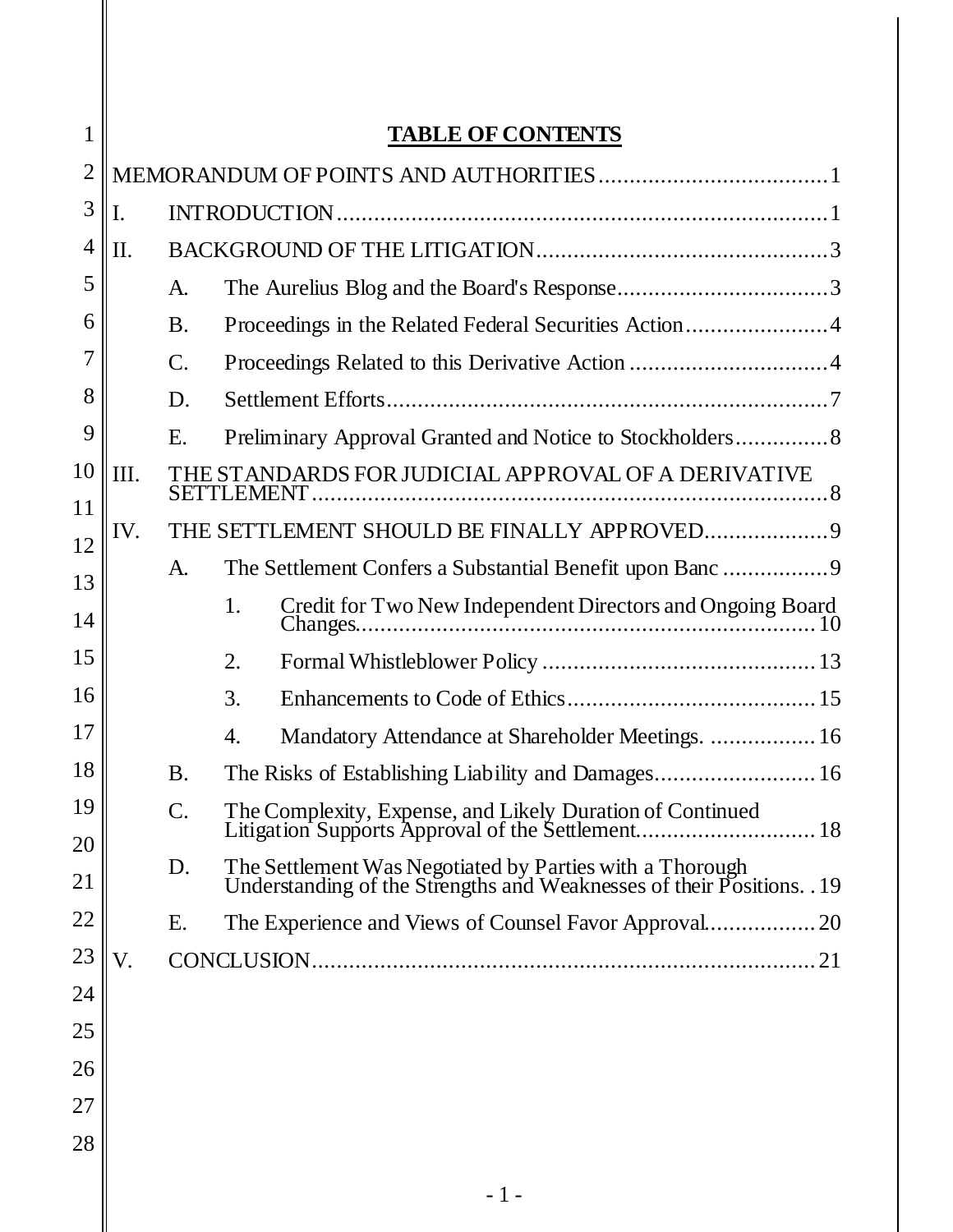| 1              | <b>TABLE OF AUTHORITIES</b>                                                                                                             |  |  |  |  |
|----------------|-----------------------------------------------------------------------------------------------------------------------------------------|--|--|--|--|
| $\overline{2}$ |                                                                                                                                         |  |  |  |  |
| 3              |                                                                                                                                         |  |  |  |  |
| 4              | Basaraba v. Greenberg,<br>No. CV 13-5061 PSG (SHX),                                                                                     |  |  |  |  |
| 5              |                                                                                                                                         |  |  |  |  |
| 6              | Boyd v. Bechtel Corp.,                                                                                                                  |  |  |  |  |
| 7              |                                                                                                                                         |  |  |  |  |
| 8              | City of Plantation Police Officers' Employees' Ret. Sys. v. Jeffries,<br>No. 2:14-CV-1380, 2014 WL 7404000 (S.D. Ohio Dec. 30, 2014) 14 |  |  |  |  |
| 9<br>10        | Cohn v. Nelson,                                                                                                                         |  |  |  |  |
| 11<br>12       | Evans ex rel United Dev. Funding IV v. Greenlaw,<br>No. 3:16-CV-635-M, 2018 WL 2197780 (N.D. Tex. May 14, 2018) 17                      |  |  |  |  |
| 13<br>14       | In re Activision Blizzard, Inc. S'holder Litig.,                                                                                        |  |  |  |  |
| 15<br>16       | In re Apple Comput., Inc. Derivative Litig.,<br>No. C 06-4128 JF (HRL), 2008 WL 4820784 (N.D. Cal. Nov. 5, 2008)  9                     |  |  |  |  |
| 17<br>18       | In re Banc of California Sec. Litig.,                                                                                                   |  |  |  |  |
| 19<br>20       | In re Big Lots, Inc. S'holder Litig.,<br>No. 2:12-CV-445, 2018 WL 11356561 (S.D. Ohio Aug. 28, 2018) 16                                 |  |  |  |  |
| 21             | In re NVIDIA Corp. Derivative Litig.,<br>No. C-06-06110-SBA(JCS),                                                                       |  |  |  |  |
| 22             |                                                                                                                                         |  |  |  |  |
| 23             | In re OSI Sys., Inc. Derivative Litig.,<br>No. CV-14-2910-MWF,                                                                          |  |  |  |  |
| 24<br>25       |                                                                                                                                         |  |  |  |  |
| 26             | In re Pac. Enters. Sec. Litig.,                                                                                                         |  |  |  |  |
| 27<br>28       | In re Res. Cap. Corp., S'holder Derivative Litig.,                                                                                      |  |  |  |  |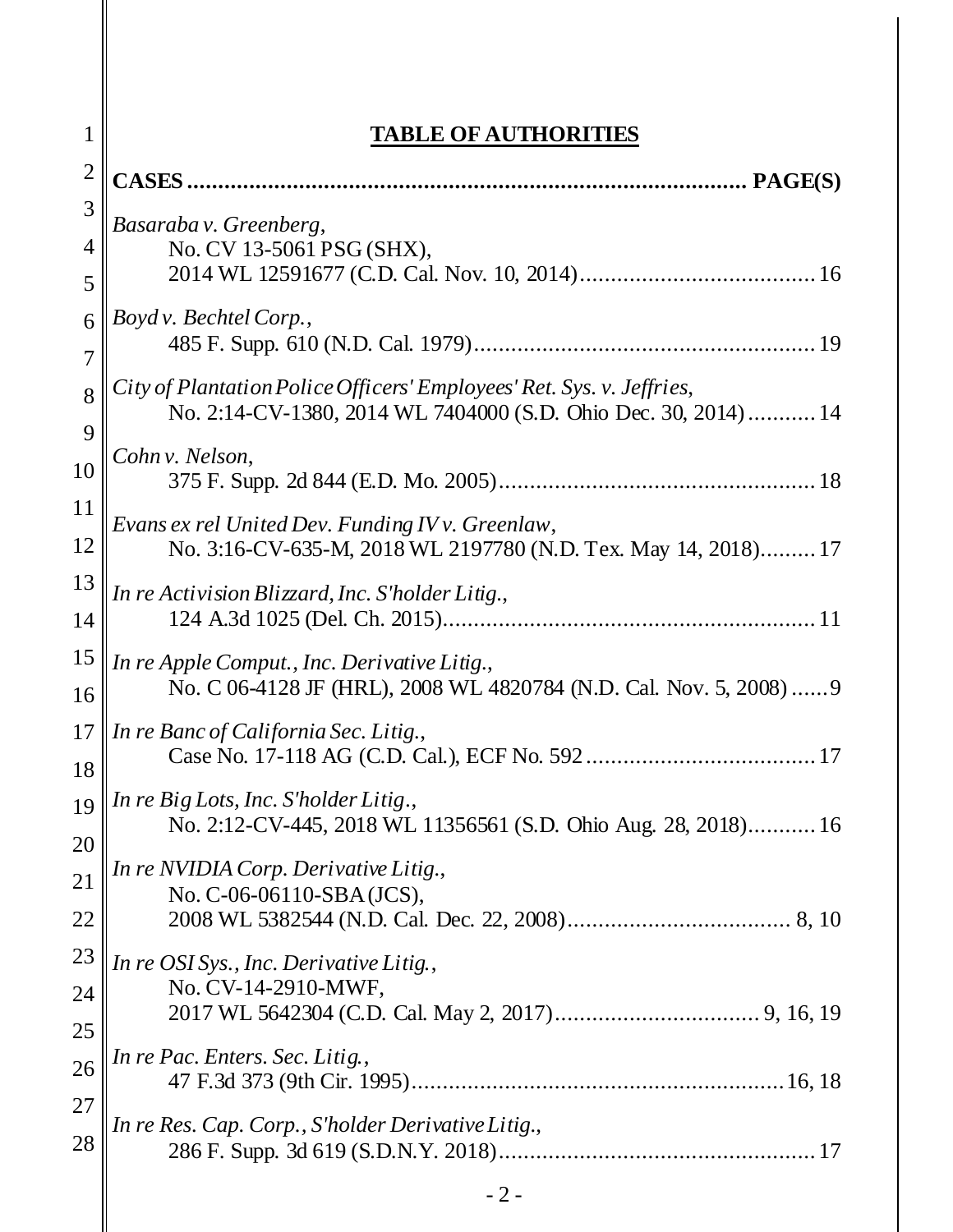|                     | Lloyd v. Gupta,<br>No. 15-CV-04183-MEJ, 2016 WL 3951652 (N.D. Cal. July 22, 2016)8                   |  |
|---------------------|------------------------------------------------------------------------------------------------------|--|
| $\overline{2}$<br>3 | Maher v. Zapata Corp.,                                                                               |  |
| $\overline{4}$      |                                                                                                      |  |
| 5                   | Mills v. Elec. Auto-Lite Co.,                                                                        |  |
| 6                   | Officers for Just. v. Civ. Serv. Comm'n,                                                             |  |
| 7                   |                                                                                                      |  |
| 8<br>9              | Staton v. Boeing Co.,                                                                                |  |
| 10                  | Unite Nat'l Ret. Fund v. Watts,<br>No. Civ. A. 04CV3603DMC, 2005 WL 2877899 (D.N.J. Oct. 28, 2005) 9 |  |
| 11                  |                                                                                                      |  |
| 12                  | <b>STATUTES, RULES &amp; OTHER AUTHORITIES</b>                                                       |  |
| 13                  |                                                                                                      |  |
| 14                  |                                                                                                      |  |
| 15                  |                                                                                                      |  |
| 16                  |                                                                                                      |  |
| 17                  |                                                                                                      |  |
| 18                  |                                                                                                      |  |
| 19                  |                                                                                                      |  |
| 20                  |                                                                                                      |  |
| 21                  |                                                                                                      |  |
| 22                  |                                                                                                      |  |
| 23                  |                                                                                                      |  |
| 24                  |                                                                                                      |  |
| 25                  |                                                                                                      |  |
| 26                  |                                                                                                      |  |
| 27                  |                                                                                                      |  |
| 28                  |                                                                                                      |  |
|                     | $-3-$                                                                                                |  |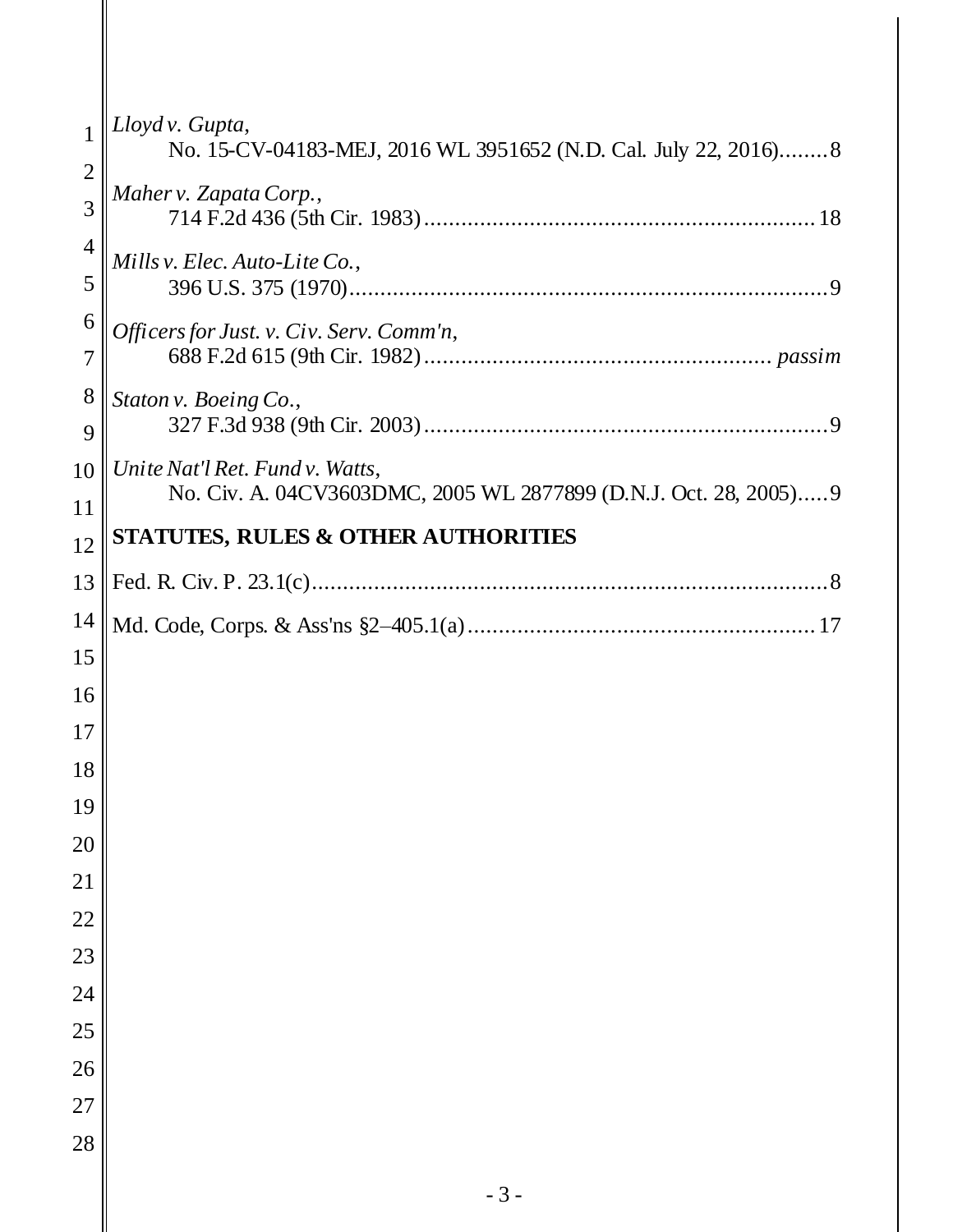# **MEMORANDUM OF POINTS AND AUTHORITIES**

# <span id="page-4-1"></span>**I. INTRODUCTION**

<span id="page-4-0"></span>1

2

3 4 5 6 7 8 9 10 11 12 This is a shareholder derivative action on behalf of nominal defendant Banc of California, Inc. ("Banc" or the "Company"). The Settlement of this case, achieved after years of litigation, provides substantial benefits for Banc and is the product of vigorous, arm's-length negotiations among the settling Parties. <sup>1</sup> On September 27, 2021, this Court granted preliminary approval of the Settlement and held that "the proposed Settlement falls within the range of possible approval criteria, as it provides a beneficial result for [Banc] and appears to be the product of serious, informed, non-collusive negotiations." ECF No. 121 at 1:16-19. Notice was disseminated in accordance with the Amended Preliminary Approval Order and, to date, no objections have been received. Through the instant Motion, Plaintiffs respectfully submit that the Settlement should be granted final approval.

13 14 15 16 17 18 19 The Settlement provides for significant corporate governance reforms ("Reforms") that directly address the alleged wrongdoing, starting with significant turnover on Banc's Board of Directors ("Board"). As background, the alleged wrongdoing—which included conflicts of interest by directors, undisclosed improper relationships by top executives, and certain directors' efforts to silence whistleblowers—stemmed from an inadequate tone at the top. Obtaining a fresh perspective at the Board level was the first step in remedying the Company's culture, and prioritizing compliance.

20 21 22 23 24 25 26 As a part of the Settlement, "Banc acknowledges that the filing and maintenance of Plaintiffs' stockholder derivative actions, and the service of Plaintiffs' litigation demands, were substantial and material factors contributing to ongoing changes to the Board composition, including the recent appointment of two independent directors …." ECF No. 112-1 at Ex. A, §I. Since Plaintiffs first issued their litigation demands, certain director defendants (who allegedly engaged in significant wrongdoing) have left the Board and have been replaced with independent directors. Now, nine of the ten directors are

<sup>28</sup>  $\frac{1}{4}$ <sup>1</sup> Unless otherwise defined, all capitalized terms used herein shall have the same meanings as set forth in the Amended Corrected Stipulation and Agreement of Settlement filed September 27, 2021, ECF No. 120 ("Stip.").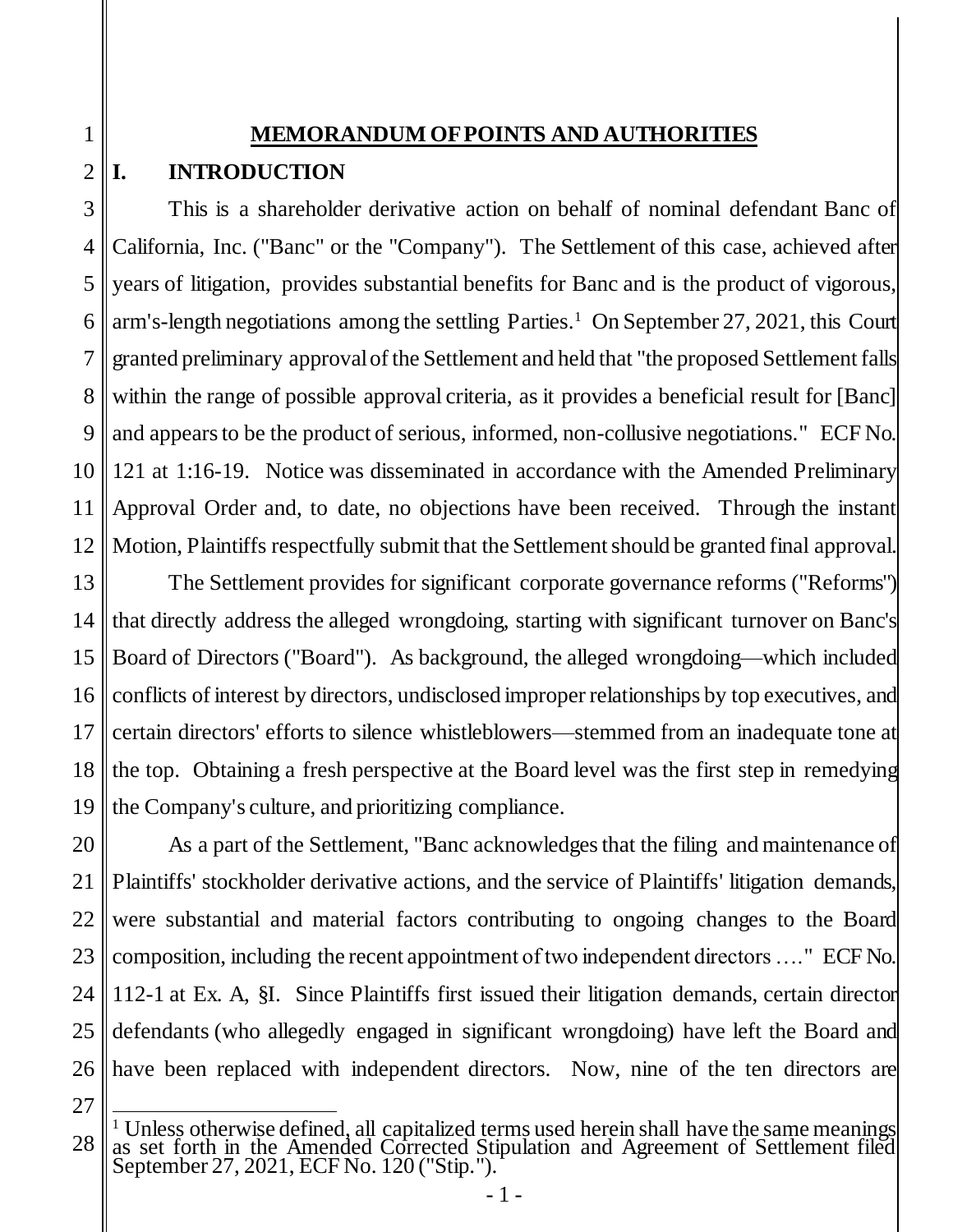1 2 3 independent, with seven of the ten directors newly appointed since the alleged wrongdoing surfaced. This fresh tone at the top sets the stage for resetting the Company's culture and restoring investor confidence in the Company.

4 5 6 7 8 9 10 11 12 13 14 15 In addition to these critical Board changes, the Settlement requires that Banc adopt a new, stand-alone Whistleblower Policy, which sets forth policies and procedures for employees to submit anonymous whistleblower reports, including through an independent Whistleblower Hotline, and directs how such reports will be documented, investigated, and reported internally. The Whistleblower Policy also requires that the Company's new independent Whistleblower Hotline be conspicuously posted on the Company's intranet, and throughout the Company's facilities and breakrooms. Not only does the Whistleblower Policy substantially improve upon the Company's prior practices, some of which were set forth in its Code of Ethics ("Code"), but formalizing the policy emphasizes the Company's commitment to taking whistleblower reports seriously. Collectively, these Reforms create a stronger, more accountable Board and provide stockholders with assurance that the Company is committed to transparency, accountability, and compliance going forward.

16 Banc has expressly acknowledged that these Reforms, among others detailed herein, "confer benefits on Banc" and that Plaintiffs' "litigation and settlement efforts were a substantial and material factor in causing the Company to adopt, implement, and maintain the Reforms." *See* Stip., §VII.1.1.1. The Settlement is also firmly supported by the Board, which "in a good-faith exercise of its business judgment, has concluded that the Reforms to be implemented and maintained by Banc as a result of the Settlement confer benefits on the Company, and has approved the Settlement, and each of its terms as set forth in this Stipulation, as being in the best interests of Banc and its stockholders." *See* Stip., §VI.

Thus, Plaintiffs respectfully submit that the Settlement confers substantial benefits upon Banc, is fair, reasonable, and adequate, and should be granted final approval.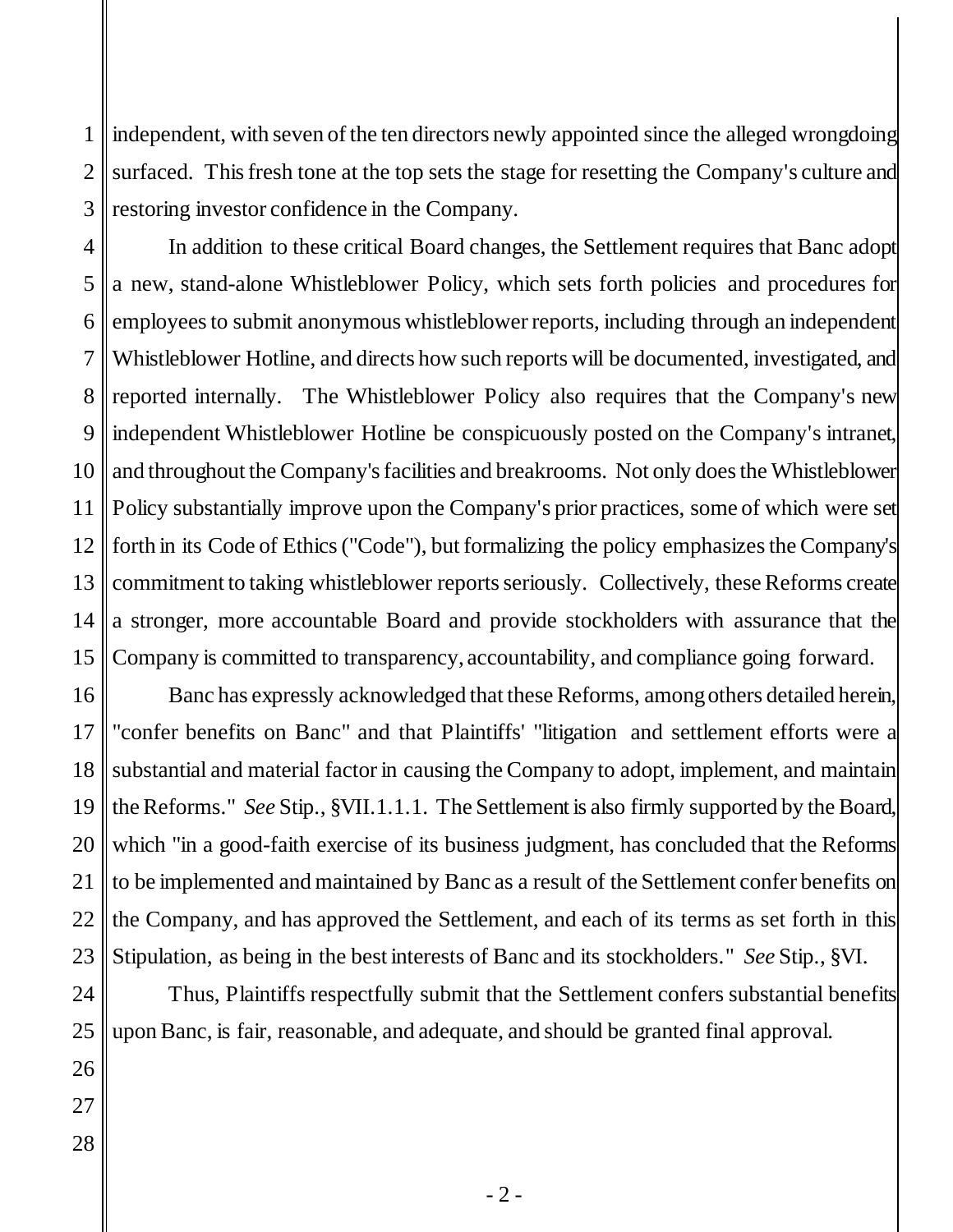1

2

## <span id="page-6-1"></span><span id="page-6-0"></span>**II. BACKGROUND OF THE LITIGATION**

### **A. The Aurelius Blog and the Board's Response**

3 4 5 6 7 On October 18, 2016, a post on SeekingAlpha.com by "Aurelius" entitled "BANC: Extensive Ties to Notorious Fraudster Jason Galanis Make Shares Un-Investible" alleged a web of improper relationships between Jason Galanis ("Galanis"), a Los Angeles financier and convicted fraudster, and Banc's then-current senior managers (the "Aurelius Blog").

8 9 10 11 12 13 14 15 16 17 18 Banc publicly responded to the Aurelius Blog the same day, stating in a press release that "[t]he Company's Board of Directors has been aware of matters relating to Jason Galanis including certain claims he had made suggesting an affiliation with members of the Company, its Board, and/or its Executive team. The Board, acting through its Disinterested Directors, immediately initiated a thorough independent investigation led by Winston & Strawn, and has received regular reports including related to regulatory and governmental communications over the past year." Banc's press release went on to discredit the allegations in the Aurelius Blog. Declaration of Willem F. Jonckheer in Support of Plaintiffs' Motion for Final Approval of Derivative Settlement and for an Award of Attorneys' Fees, Reimbursement of Expenses, and Service Awards, ("Jonckheer Decl."), ¶¶8-9 (filed concurrently herewith).

19 20 21 22 On or about October 27, 2016, Banc received an inquiry from its independent auditor, KPMG LLP, raising concerns about allegations of "inappropriate relationships with third parties" and "potential undisclosed related party relationships." The Board created a Special Committee to investigate those concerns. *Id.*, ¶10.

23 24 25 On January 23, 2017, Banc reported the Special Committee's conclusion that the Galanis allegations as they related to Banc were not true. The Special Committee also reported that the October 18, 2016 press release contained inaccurate statements.

26 27 28 The U.S. Securities and Exchange Commission ("SEC") also commenced an investigation, captioned *In the Matter of Banc of California*, Case No. NY-09592. Jonckheer Decl., ¶¶11-12.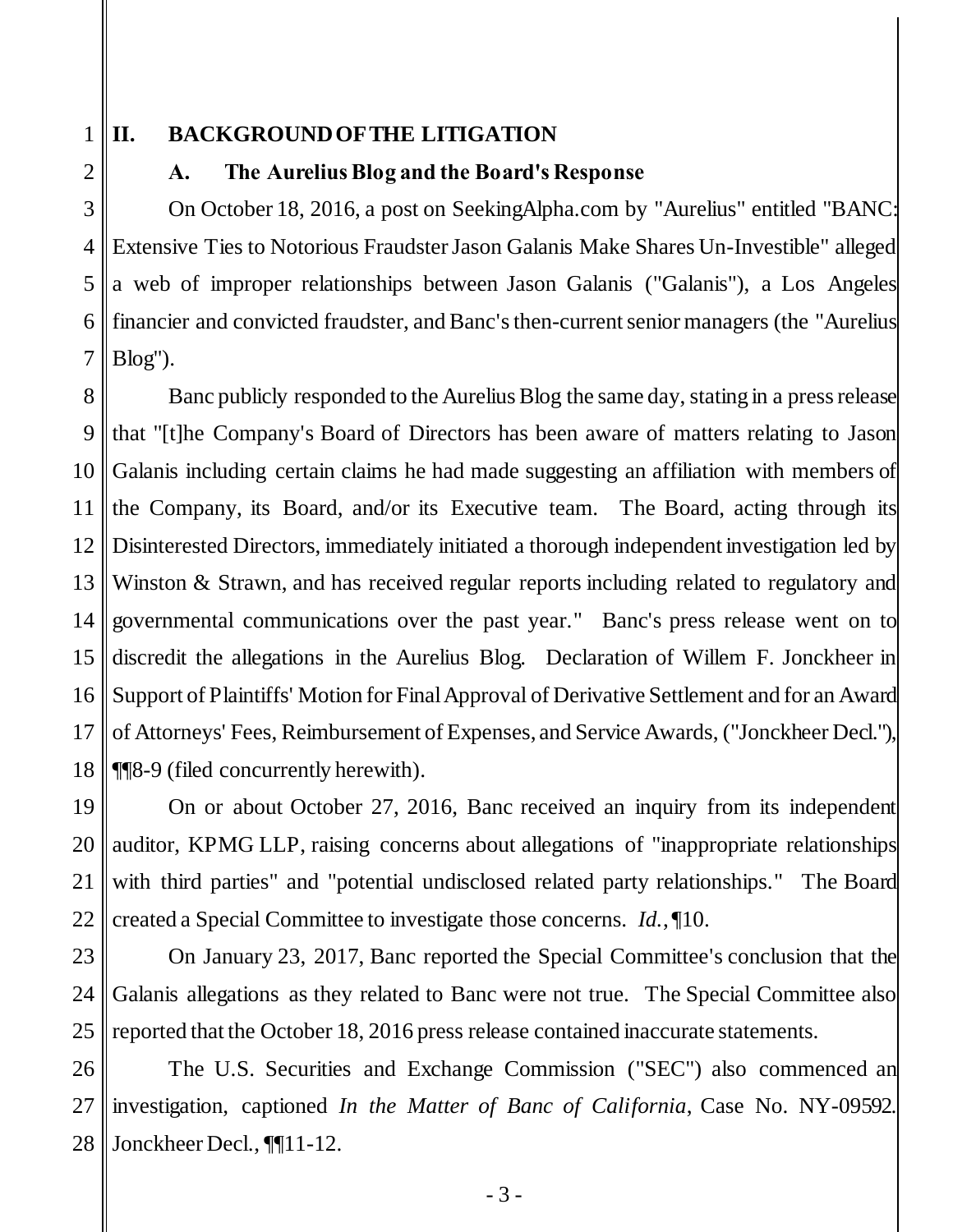<span id="page-7-0"></span>1

# **B. Proceedings in the Related Federal Securities Action**

2 3 4 5 6 7 8 9 10 11 12 13 14 15 16 17 On January 23, 2017, the securities fraud class action *In re Banc of California Securities Litigation*, Case No. SACV 17-00118 (C.D. Cal.) (the "Securities Action") was filed. The Securities Action alleged that Banc, former Banc Chief Executive Officer, Steven A. Sugarman, and former Banc Chief Financial Officer, James J. McKinney, made false and misleading statements to Banc investors in connection with the allegations reported in the Aurelius Blog. On May 31, 2017, the lead plaintiff in the Securities Action filed an amended complaint, which identified statements in the Company's October 18, 2016 press release as false and misleading. *See generally* Securities Action ECF No. 41. On September 6, 2017, Judge Andrew J. Guilford held that the amended complaint filed in the Securities Action adequately alleged a material omission in Banc's statements to the market, and that false statements were made with scienter. *See generally* Securities Action ECF No. 68. On March 16, 2020, the Court granted final approval of the Securities Action settlement, which provided for a payment of \$19.75 million to the certified class. Securities Action ECF Nos. 612-614. The Securities Action settlement was funded by insurance proceeds, which mitigated the potential damages to Banc arising from the alleged issuance of false and misleading statements. Securities Action ECF No. 592, ¶2.2.

<span id="page-7-1"></span>18

### **C. Proceedings Related to this Derivative Action**

19 20 21 22 23 24 25 26 On September 26, 2017, plaintiff Gordon filed a stockholder derivative action in this Court captioned *Gordon v. Sznewajs, et al.,* Case No. 8:17-cv-1678 (C.D. Cal.), alleging that certain individuals—who constituted a majority of Banc's Board at the time—breached their fiduciary duties in connection with, among other things, the Board's response to the allegations made in the Aurelius Blog, and an alleged web among directors of improper relationships and conflicts of interest, as detailed in a wrongful termination lawsuit filed against Banc by former executive Jeffrey T. Seabold (the "*Gordon* Demand Futility Action"). Jonckheer Decl., ¶14.

27 28 On November 17, 2017, plaintiff Witmer sent a written demand to Banc's Board demanding the Board investigate and, if appropriate, pursue litigation relating to facts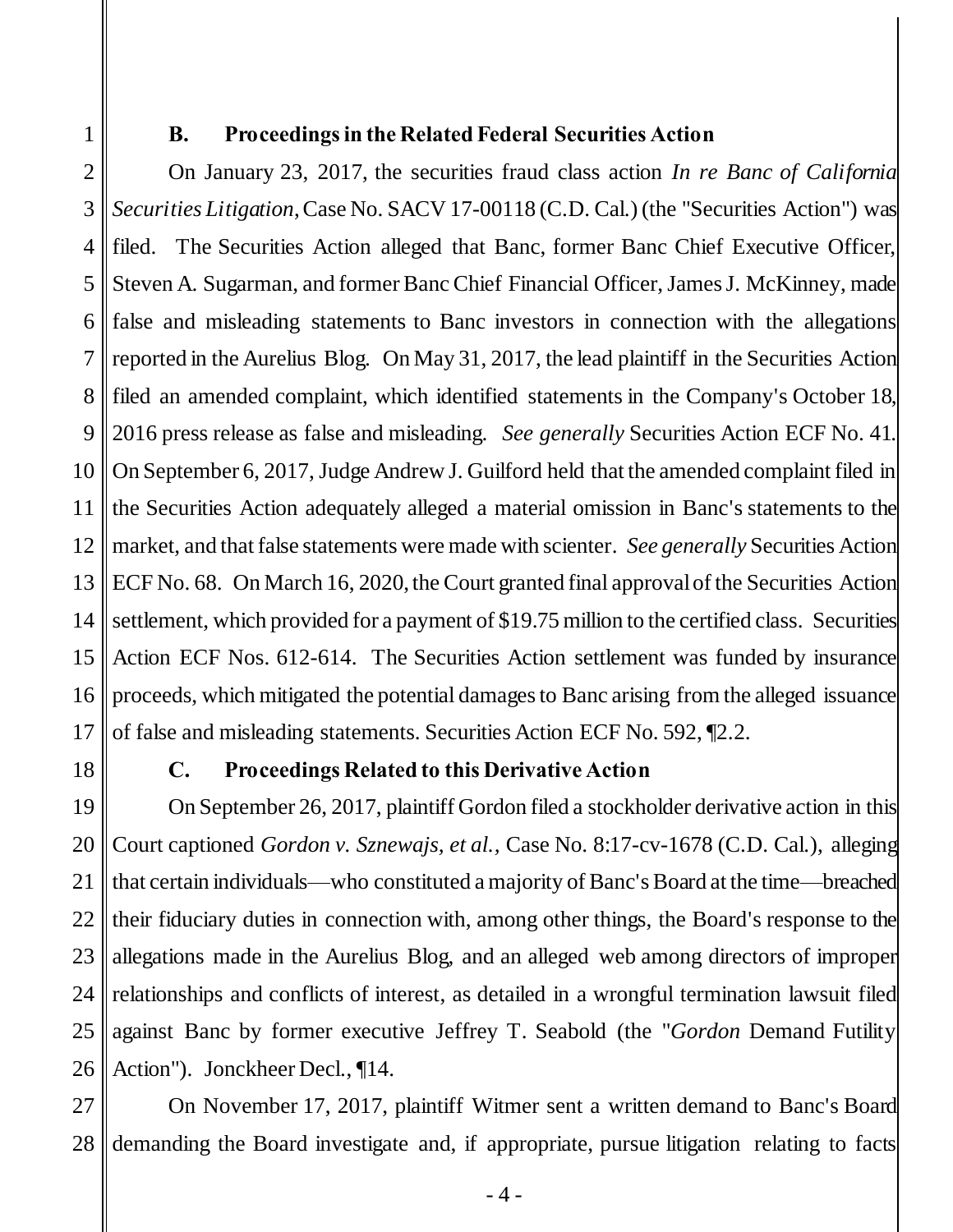1 2 3 4 5 6 7 8 substantially similar to those alleged in the *Gordon* Demand Futility Action (the "Witmer Demand"). On May 22, 2018, Donald Johnston sent a written demand to Banc's Board demanding that the Board investigate, address, remedy and commence proceedings against certain of the Company's current and former officers and directors for breach of fiduciary duties, violations of sections 10(b) and 20(a) of the Securities Exchange Act of 1934 related to the Company's internal controls and the alleged improper relationship between Banc's then current top executives, its Board, and Galanis (the "Johnston Demand"). Jonckheer Decl., ¶¶17-18.

9 10 11 By Order dated June 13, 2018, the Court granted the motion to dismiss the *Gordon* Demand Futility Action, with leave to amend. On June 22, 2018, Gordon filed a notice of voluntary dismissal of the *Gordon* Demand Futility Action. *Id.*, ¶15.

12 13 14 15 16 On July 3, 2018, Gordon sent a written demand to Banc's Board demanding that the Board commence a good faith investigation into allegations of misconduct by certain current and former officers and directors and requested the Board take appropriate steps to remedy the identified breaches of fiduciary duty and remedy Banc's weak internal controls (the "Gordon Demand"). *Id.*, ¶20.

17 18 19 20 21 On January 4, 2019, Banc responded separately to the Witmer Demand, the Johnston Demand, and the Gordon Demand, and rejected each of them (the "Rejection Letters"). The Rejection Letters stated that Banc had investigated the subject matters raised in the demands and determined it would not be in the best interest of the Company to pursue the claims alleged or implement any additional remedial measures at the time. *Id.*, ¶22.

22 23 24 25 26 27 28 On April 2, 2019, Gordon filed a stockholder derivative action in this Court captioned *Gordon v. Bennett, et al.*, Case No. 8:19-cv-00621-DMG-DFM (the "*Gordon*  Demand Refused Action"), alleging Defendants violated their fiduciary duties in connection with the misconduct described in the Gordon Demand and further alleging the Board's decision to reject the demand was improper under Maryland law. On June 10, 2019, Johnston also filed a stockholder derivative action in the Central District, captioned *Johnston v. Sznewajs, et al.*, Case No. 8:19-cv-01152-AG-DFMx, similarly alleging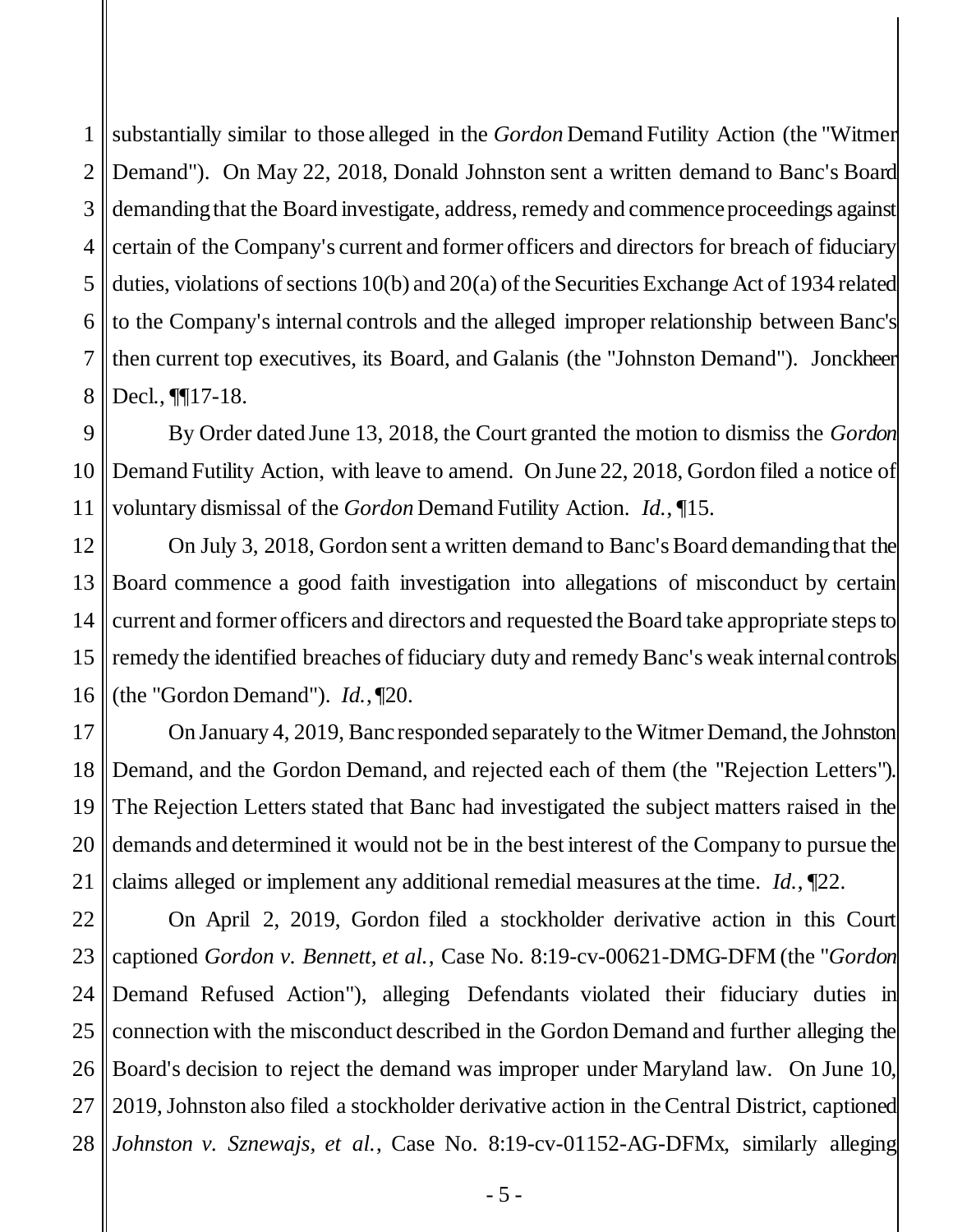1 2 3 4 5 6 7 breaches of fiduciary duty arising from substantially the same misconduct as that alleged in the *Gordon* Demand Refused Action (the "*Johnston* Demand Refused Action"). On June 24, 2019, Witmer filed a stockholder derivative action in the Central District, captioned *Witmer v. Sugarman, et al.*, Case No. 2:19-cv-05488-AG-DFMx, also alleging misconduct substantially similar to that alleged in the *Gordon* Demand Refused Action and the *Johnston* Demand Refused Action ("Second *Witmer* Demand Refused Action"). Jonckheer Decl., ¶¶24-26.

8 9 10 11 12 13 On September 23, 2019, the Judge Guilford entered an order approving the parties' stipulation to consolidate the *Gordon* Demand Refused Action*, Johnston* Demand Refused Action, and the Second *Witmer* Demand Refused Action (the consolidated action is referred to as the "Action") and appointing Schubert Jonckheer & Kolbe LLP and Robbins LLP as co-lead counsel. *See Gordon* Demand Refused Action, ECF Nos. 56-57. On November 22, 2019, Plaintiffs filed the Consolidated Complaint. ECF No. 65.

14 15 16 17 18 19 20 21 22 23 24 In the Consolidated Complaint,<sup>2</sup> Plaintiffs alleged that Banc's officers and directors made false and misleading statements in connection with the Galanis allegations and Banc's related disclosures. Plaintiffs further alleged that, based on Banc's own admissions in early 2017, Banc's internal controls suffered from material weaknesses, which were the responsibility of the Board. Based on the allegations made in wrongful termination lawsuits filed by former executives of Banc, Plaintiffs further alleged that Banc manipulated its financial disclosures, Banc's Board and management suffered from undisclosed conflicts of interest, and that certain directors sought to push out Company whistleblowers, officers, and directors that sought to ensure compliance. *Id.*, **[1**] 20-126. Plaintiffs alleged that their demands for Board action on these allegations were wrongfully refused by the Board based on an insufficient and conflicted investigation. *Id.*, ¶¶133-200.

25 26 On November 15, 2019, Plaintiffs collectively sent another written litigation demand to Banc regarding additional potential misconduct which had recently come to light in

<sup>28</sup>  $\overline{a}$  $2$  On September 3, 2021, the Court entered an Order Granting Plaintiff Donald Johnston's Request for Withdrawal and Johnston is no longer a plaintiff in the Action. ECF No. 115.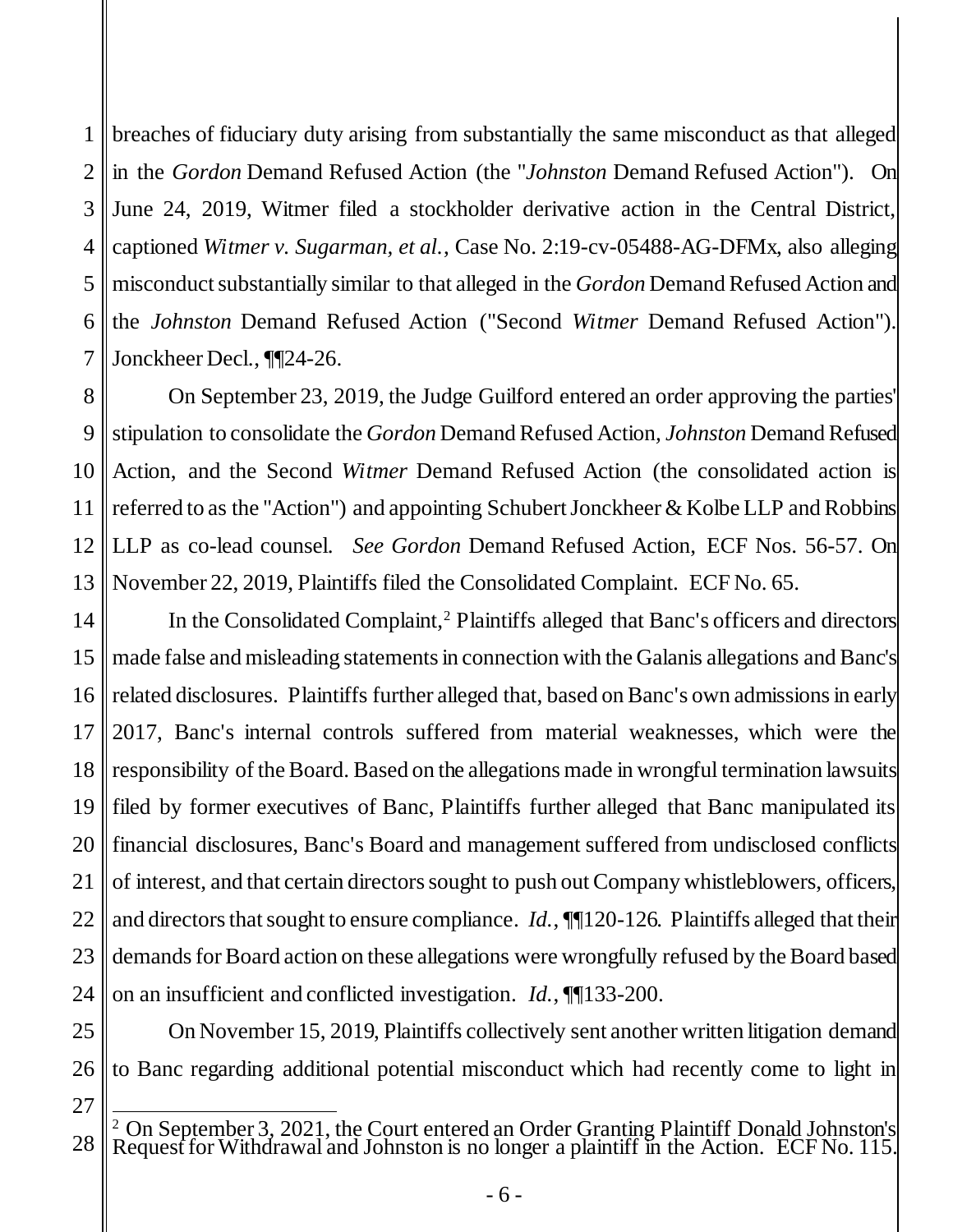1 2 3 4 5 6 7 another lawsuit filed against Banc captioned *Sugarman, et al. v. Benett, et al.*, No. 19- STCV-36697 (Superior Court for the County of Los Angeles) (the "November 15, 2019 Demand"). Stip., §II, p.11. The November 15, 2019 Demand requested that the Board investigate and take appropriate action to remedy, among other things, potentially improper kickbacks, undisclosed conflicts of interest, and retaliation against whistleblowers, in addition to the misconduct previously identified by Plaintiffs. Shortly thereafter, the parties commenced settlement negotiations. Jonckheer Decl., ¶¶28-29.

### **D. Settlement Efforts**

<span id="page-10-0"></span>9 10 11 12 13 14 After the Parties agreed to explore settlement, Plaintiffs' Counsel requested from Banc and obtained Banc's confidential, internal policies reflecting its relevant internal controls and practices. Plaintiffs' Counsel thoroughly analyzed Banc's corporate governance, reviewed industry best practices for similar financial institutions, and then proposed a slate of thorough corporate governance reforms that could strengthen the Company's internal controls and form a basis for a settlement of the action. *Id.*, ¶34.

15 16 17 18 19 20 The Parties thereafter engaged in extensive and protracted arm's-length negotiations regarding the corporate governance reforms, which included numerous phone calls and emails, and several settlement proposals and counterproposals over the course of many months. As the negotiations progressed, the Parties regularly sought, and the Court granted, extensions to the proposed briefing schedule regarding responses to the Consolidated Complaint to accommodate the ongoing negotiations. *Id.*, ¶35.

21 22 23 After significant and contentious negotiations, the Parties reached agreement on the substantive corporate governance terms of the proposed Settlement, which were memorialized in a Memorandum of Understanding ("MOU") dated April 6, 2021. *Id.*, ¶36.

24 25 26 27 After signing the MOU, the Parties engaged in negotiations regarding the attorneys' fees and expenses to be paid to Plaintiffs' Counsel in recognition of the benefits conferred on Banc through the governance reforms, but no agreement could be reached. *Id.*, ¶37. The Parties agreed instead that Plaintiffs would file, contemporaneously herewith, a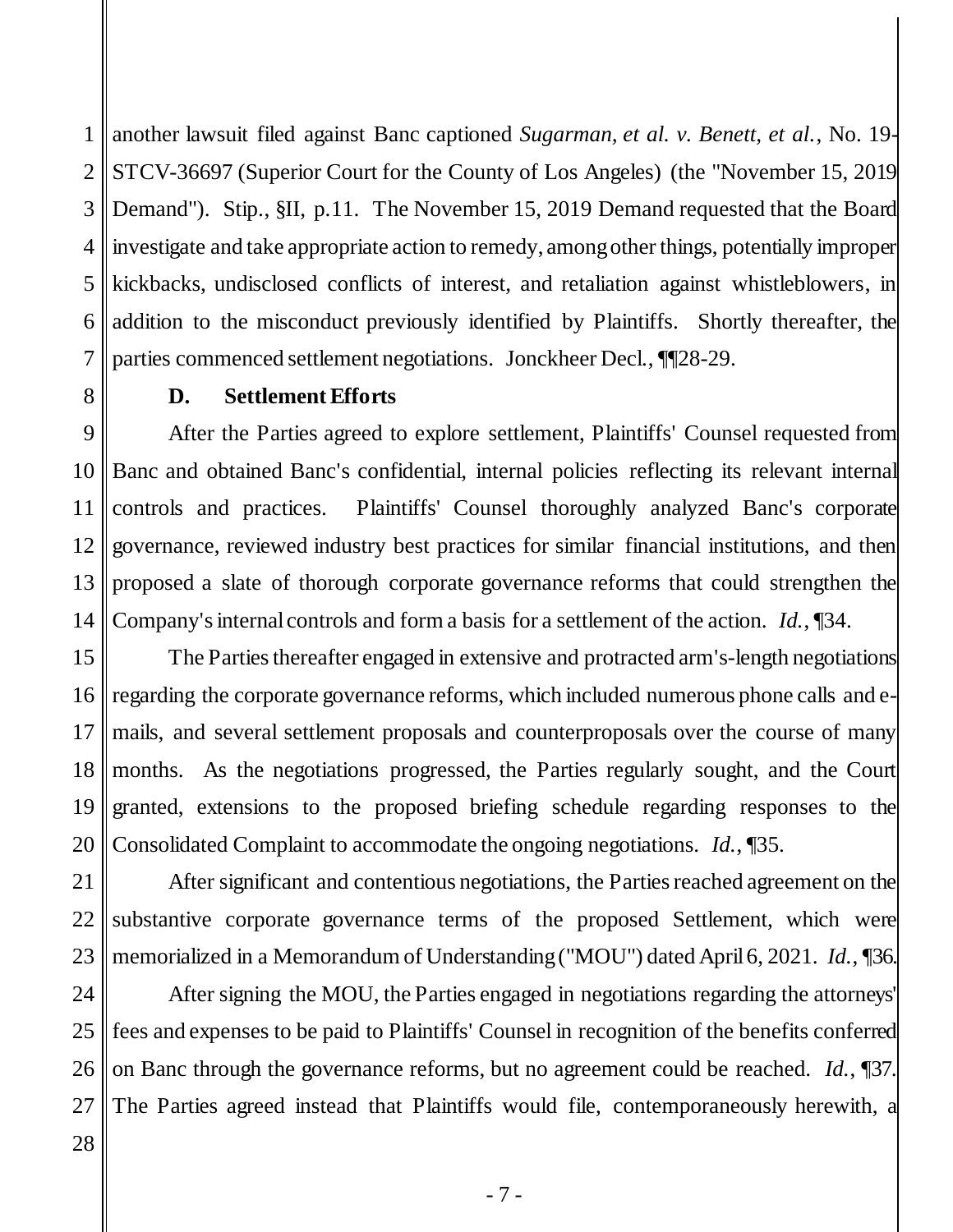1 2 separate motion requesting Court approval of an award of attorneys' fee and expenses. *Id.*, ¶38.

<span id="page-11-0"></span>3

### **E. Preliminary Approval Granted and Notice to Stockholders**

4 5 6 7 8 9 10 11 12 13 On September 27, 2021, the Court granted preliminary approval of the Settlement, authorized the dissemination of the Notice to Banc shareholders, and set the Settlement Hearing for December 17, 2021. ECF No. 121. Consistent with the Preliminary Approval Order, on October 8, 2021, the Settlement Notice and Stipulation were filed with the SEC via Form 8-K and posted by a hyperlink on the Investor Relations section of the Company's website, and the Summary Notice was published once in *Investor's Business Daily*. Declaration of Mark McDonald Regarding Notice (Oct. 28, 2021), ECF No. 124. The Notice and Summary Notice provided that Plaintiffs' Counsel would seek an award of fees and expenses not to exceed a total of \$1.5 million. *See* ECF Nos. 122-123. As of the date of this filing, no objections have been received. Jonckheer Decl., ¶2.

14 15

# <span id="page-11-2"></span><span id="page-11-1"></span>**III. THE STANDARDS FOR JUDICIAL APPROVAL OF A DERIVATIVE SETTLEMENT**

16 17 18 19 20 21 "There is a strong policy favoring compromises that resolve litigation, and case law in the Ninth Circuit reflects that strong policy." *In re NVIDIA Corp. Derivative Litig.*, No. C-06-06110-SBA (JCS), 2008 WL 5382544, at \*2 (N.D. Cal. Dec. 22, 2008). "Settlements of derivative actions are particularly favored because the cases are 'notoriously difficult and unpredictable.'" *Lloyd v. Gupta*, No. 15-CV-04183-MEJ, 2016 WL 3951652, at \*3 (N.D. Cal. July 22, 2016).<sup>3</sup>

<span id="page-11-4"></span><span id="page-11-3"></span>22 23 24 25 26 27 Rule 23.1 governs a district court's analysis of the fairness of a proposed settlement of a stockholder derivative action. Under Rule 23.1, a derivative action "may be settled, voluntarily dismissed, or compromised only with the court's approval." Fed. R. Civ. P. 23.1(c). The Ninth Circuit has provided factors which may be considered in evaluating the fairness of a class action settlement, some of which are applicable to a derivative settlement:

<sup>28</sup>  $\overline{a}$  $3$  Here, as throughout, all emphasis is deemed added and citations and footnotes are deemed omitted unless otherwise noted.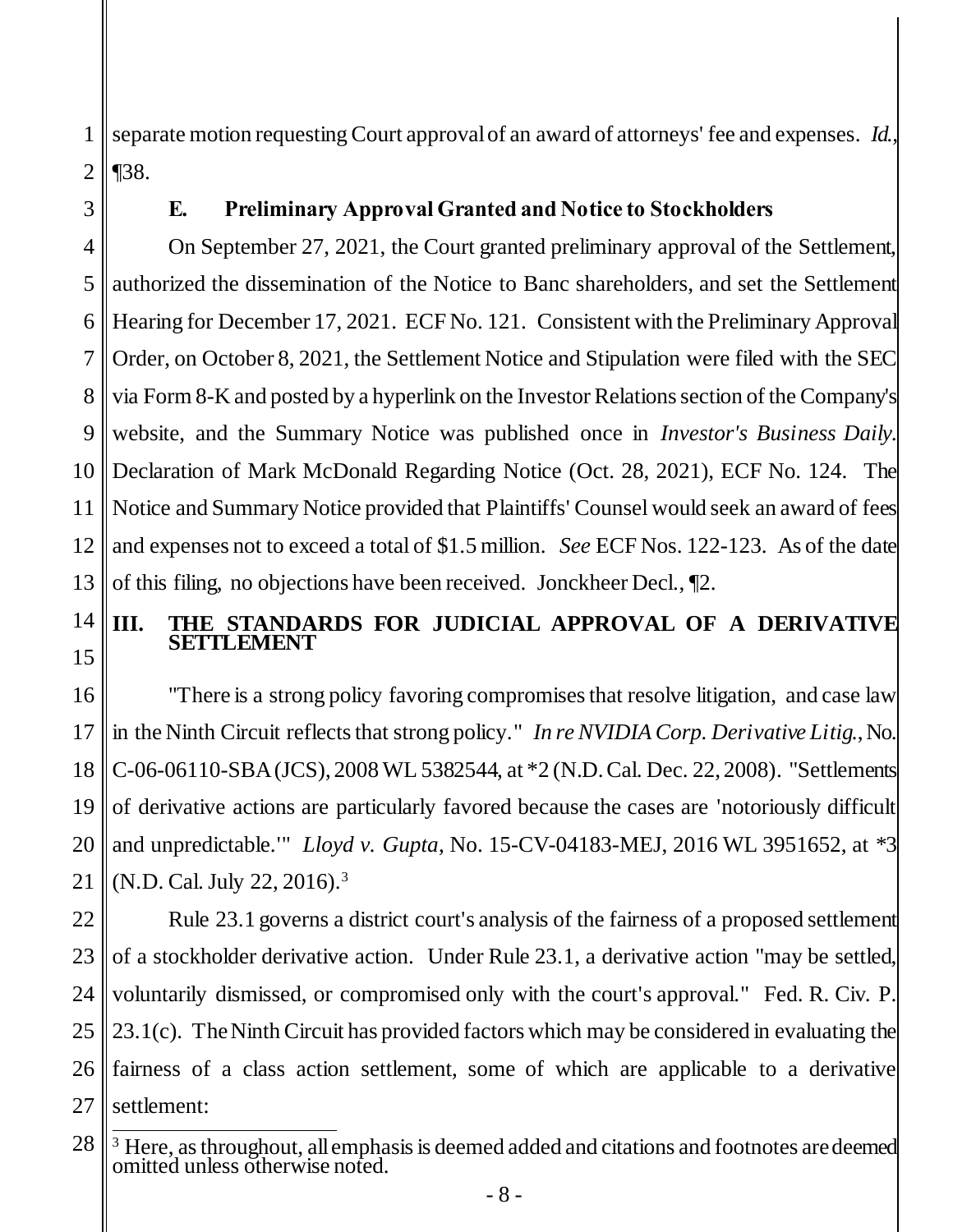<span id="page-12-7"></span><span id="page-12-6"></span><span id="page-12-5"></span><span id="page-12-4"></span><span id="page-12-3"></span><span id="page-12-2"></span><span id="page-12-1"></span><span id="page-12-0"></span>1 2 3 4 5 6 7 8 9 10 11 12 13 14 15 16 17 18 19 20 21 22 23 24 25 26 27 28 The district court's ultimate determination will necessarily involve a balancing of several factors which may include, among others, some or all of the following: the strength of plaintiffs' case; the risk, expense, complexity, and likely duration of further litigation; the risk of maintaining class action status throughout the trial; the amount offered in settlement; the extent of discovery completed, and the stage of the proceedings; the experience and views of counsel; the presence of a governmental participant; and the reaction of the class members to the proposed settlement. *Officers for Just. v. Civ. Serv. Comm'n*, 688 F.2d 615, 625 (9th Cir. 1982); *see Staton v. Boeing Co*., 327 F.3d 938, 959 (9th Cir. 2003). When considering these factors, the Court is to evaluate whether the Settlement as a whole is fair, reasonable, and adequate to those on whose behalf the suit is brought. *See Officers for Just.*, 688 F.2d at 625. In exercising its discretion to approve a settlement, the court's intrusion upon what is otherwise a private consensual agreement negotiated between the parties to a lawsuit must be limited to the extent necessary to reach a reasoned judgment that the agreement is not the product of fraud or overreaching by, or collusion between, the negotiated parties, and that the settlement, taken as a whole, is fair, reasonable and adequate to all concerned. *Id*. **IV. THE SETTLEMENT SHOULD BE FINALLY APPROVED A. The Settlement Confers a Substantial Benefit upon Banc**  "'The principal factor to be considered in determining the fairness of a settlement concluding a shareholders' derivative action is the extent of the benefit to be derived from the proposed settlement by the corporation, the real party in interest.'" *In re OSI Sys., Inc. Derivative Litig.*, No. CV-14-2910-MWF (MRWx), 2017 WL 5642304, at \*2 (C.D. Cal. May 2, 2017); *see also In re Apple Comput., Inc. Derivative Litig.*, No. C 06-4128 JF (HRL), 2008 WL 4820784, at \*2 (N.D. Cal. Nov. 5, 2008). Corporate governance reforms that "serve to prevent and protect [the company] from the reoccurrence of certain alleged wrongdoings" that resulted in material harm to the corporation confer a substantial benefit on the corporation that warrants settlement approval. *Unite Nat'l Ret. Fund v. Watts*, No. Civ. A. 04CV3603DMC, 2005 WL 2877899, at \*5 (D.N.J. Oct. 28, 2005); *see Mills v. Elec. Auto-Lite Co.*, 396 U.S. 375, 395-96 (1970) ("a corporation may receive a 'substantial benefit' from .... private stockholders' actions of this sort 'involv[ing] corporate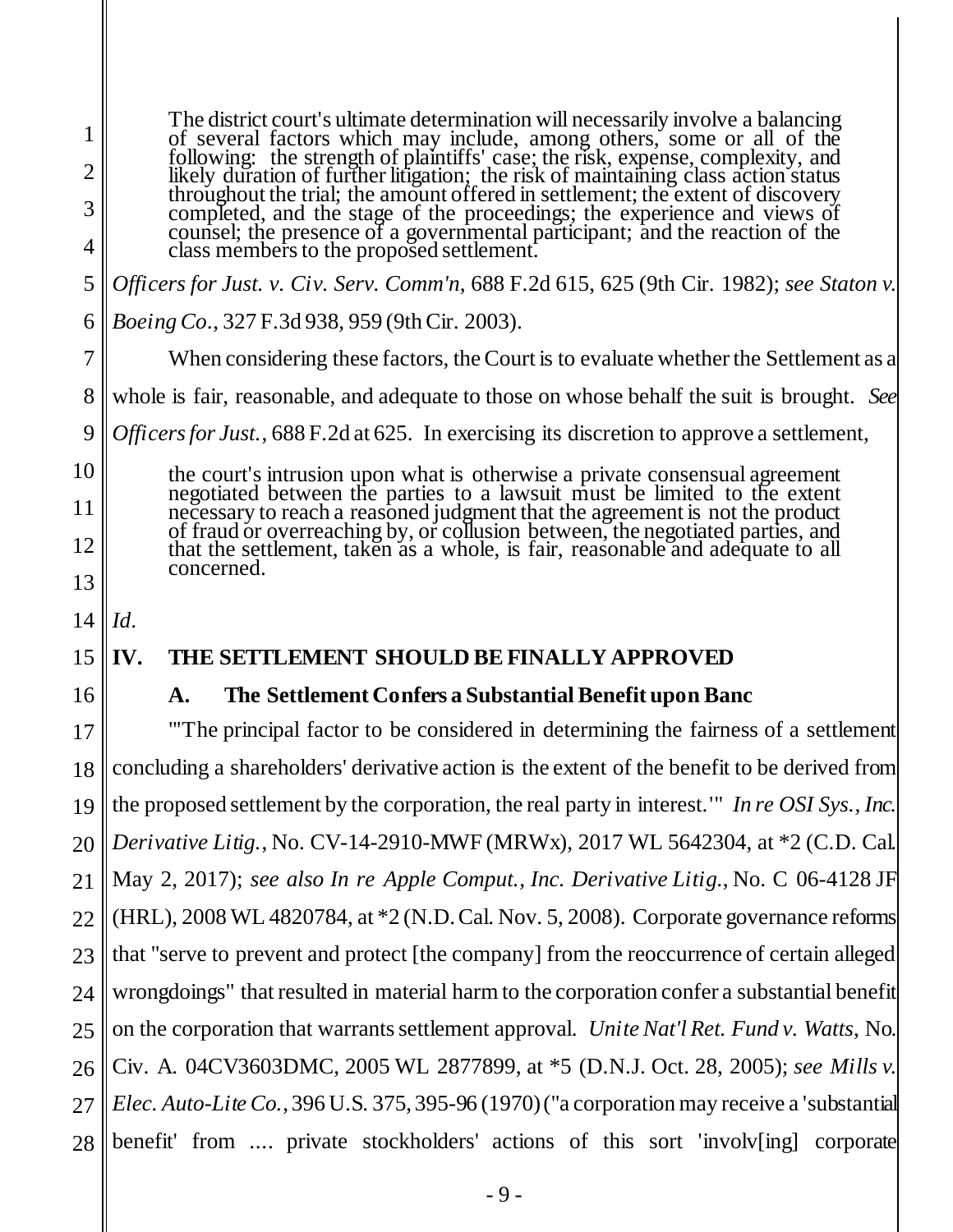1 2 3 4 therapeutics' ... [which] furnish a benefit to all shareholders"). Indeed, "strong corporate governance is fundamental to the economic well-being and success of a corporation" and "'[c]ourts have recognized that corporate governance reforms such as those achieved here provide valuable benefits to public companies.'" *NVIDIA*, 2008 WL 5382544, at \*3.

5 6 7 8 9 The Settlement guarantees Banc and its shareholders the substantial and immediate benefits of significant governance reforms that directly address the alleged wrongdoing and set the stage for a stronger and more independent and accountable Company going forward. The Reforms as described below will provide substantial benefits to Banc for years after the Settlement is approved.

<span id="page-13-0"></span>10

11

#### <span id="page-13-1"></span>**1. Credit for Two New Independent Directors and Ongoing Board Changes**

12 13 14 15 16 17 As reflected in the Settlement, "Banc acknowledges that the filing and maintenance of Plaintiffs' stockholder derivative actions, and the service of Plaintiffs' litigation demands, were substantial and material factors contributing to ongoing changes to the Board composition, including the recent appointment of two independent directors, James A. Barker and Andrew Thau." ECF No. 112-1 at Ex. A, §I. The substantial benefits conferred by these Board changes, alone, support the Court granting final approval.

18 19 20 21 22 23 24 25 26 27 28 As succinctly stated by the Delaware Court of Chancery, "getting an independent director is a substantial benefit to the corporation." Tr. at 41:14-15, *In re Tile Shop Holdings, Inc. S'holder Deriv. Litig.*, C.A. No. 10884-VCG (Del. Ch. Aug. 23, 2018), attached as Exhibit 1 to the Jonckheer Decl. In *Tile Shop*, when considering the plaintiffs' contested motion for attorneys' fees, the Court specifically observed that obtaining a single "independent director alone" warranted attorneys' fees of approximately one million dollars, underscoring the significance of the benefit. *Id.* at 42:8-11 ("It seemed to me that about a million dollars was a proper plaintiff firm recovery for achieving the independent director alone."); *see also* Tr. at 20:19-22, 21:11-16, *In re TerraForm Power, Inc. Derivative Litigation,* C.A. No. 11898-CB (consol.) (Del. Ch. Dec. 19, 2016; Dec. 30, 2016), attached as Exhibit 2 to Jonckheer Decl. (awarding \$3 million in attorneys' fees for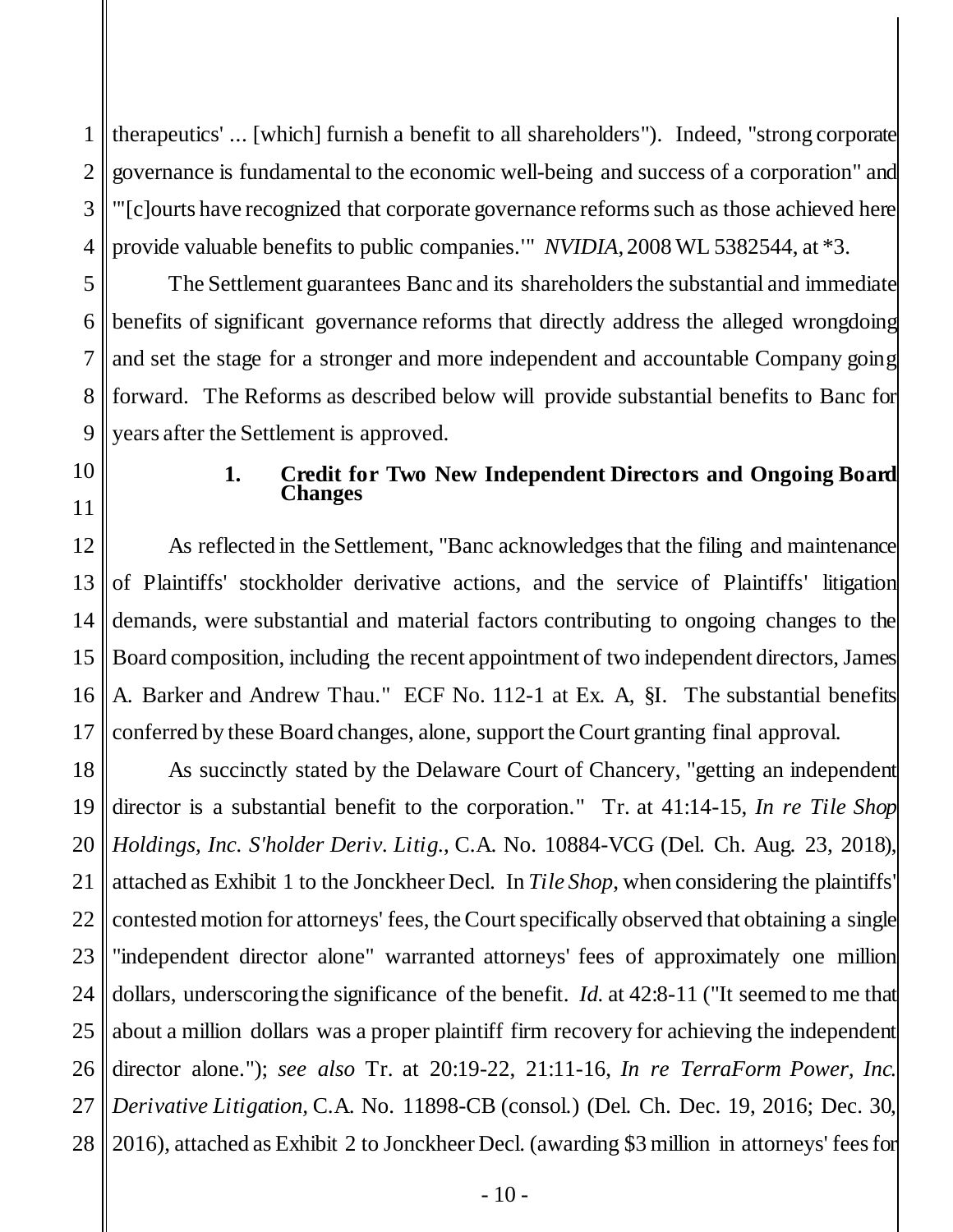<span id="page-14-0"></span>1 2 3 4 5 6 7 achieving management and board changes, one of them "being the addition of an independent board member, which is relief that would have been difficult for the Court to judicially order and certainly is a good thing"); *In re Activision Blizzard, Inc. S'holder*  Litig., 124 A.3d 1025, 1071 (Del. Ch. 2015) (noting that "precedent suggests that an award of \$5-10 million could be justified" where non-monetary components of derivative settlement included two independent directors rendering board majority independent, and reduction of insiders' voting power).

8 9 10 11 12 13 14 15 16 17 18 19 20 Here, Banc recognizes that Plaintiffs' litigation efforts were substantial and material factors contributing to two new independent directors, in addition to ongoing changes to the Board. ECF No. 112-1 at Ex. A, §I. These Board changes were critical to remediating significant weaknesses at the Company and restoring investor confidence, as the prior Board was allegedly tainted by conflicts of interest, secret allegiances, and efforts to oust certain directors that sought to ensure compliance. ECF No. 65, ¶120. Even Banc acknowledged in its Annual Report filed with the SEC on Form 10-K that "the material weakness identified" in 2016 related to "an inadequate tone at the top regarding the importance of internal control over financial reporting." Banc of California, Inc., Annual Report at 192 (Form 10-K) (Mar. 1, 2017), attached as Exhibit 3 to the Jonckheer Decl. While Banc claimed it had remediated its tone at the top by the end of  $2017<sup>4</sup>$  a majority of the Board at that time was still comprised of directors who had allegedly engaged in significant wrongdoing and exhibited conflicted loyalties.

21 22 23 24 25 26 These ongoing Board changes in 2018 and 2019 were essential to creating a more independent Board that prioritized compliance. Critically, since Plaintiffs began issuing the litigation demands, defendants Benett, Karish, and Bowers have left the Board. The departure of Benett and Karish was particularly significant, as Plaintiffs allege that these directors engaged in egregious misconduct. Among other wrongdoing, the Consolidated Complaint alleges that these defendants, among others, engaged in a "power grab" and

<sup>28</sup>  $\overline{1}$ <sup>4</sup> Director defendants Holoman and Brownstein left the Board in 2017, before Plaintiffs' litigation demands.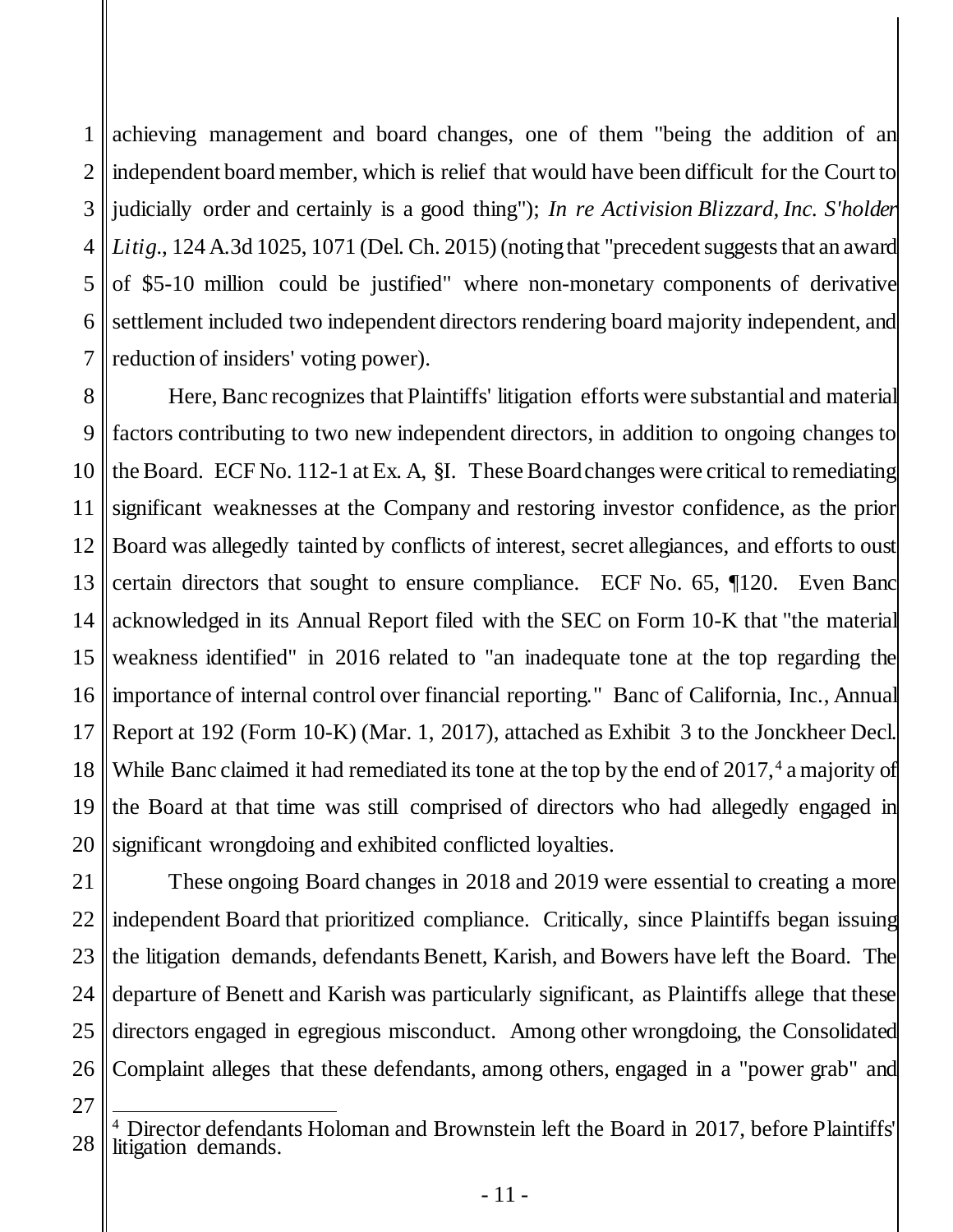1 2 3 4 5 6 sought to push out certain whistleblowers, officers, and directors who sought to ensure compliance with disclosure and financial reporting requirements. ECF No. 65, ¶120. The November 15, 2019 Demand concerned further allegations that Benett had engaged in improper kickbacks and undisclosed conflicts of interest, and that when this wrongdoing was directly reported internally to Karish, as a member of the Audit Committee, Karish failed to make any report or conduct any follow up. Jonckheer Decl., ¶29.

7 8 9 10 11 12 13 14 15 16 17 18 19 In addition to these "ongoing changes to the Board composition," Banc also specifically acknowledges that Plaintiffs' efforts were "substantial and material factors contributing to … the recent appointment of … James A. Barker and Andrew Thau." ECF No. 112-1 at Ex. A, §I. These independent directors were appointed to the Board in November 2019, just as Benett's retirement became effective. Jonckheer Decl., ¶40. In a press release, Banc touted these directors' respective qualifications and noted that "[t]heir depth of knowledge in their respective industries complements the Board's breadth and talent and will be extremely valuable to the Board as the Company continues to execute on its strategic initiatives." *See* Banc of California, Inc., Current Report (Form 8-K) (Nov. 7, 2019) & Exhibit, attached as Exhibit 4 to the Jonckheer Decl. Collectively, these Board changes confer long-term value on the Company by leaving Banc with a stronger, more accountable Board, comprised of a super-majority of independent directors of various backgrounds.<sup>5</sup>

20 21 22 23 Improving a Company's tone at the top and ridding the Company of conflicted directors is an invaluable benefit. "Independence is the cornerstone of accountability. It is now widely recognized that independent boards are essential to a sound governance structure." CalPERS's Governance & Sustainability Principles at 11.<sup>6</sup> Jonckheer Decl.

<sup>25</sup> 26  $\overline{\phantom{a}}$ <sup>5</sup> While defendants Sznewajs, Schnel, and Lashley remain on the Board, they are now three of ten directors, and the remaining seven directors were newly appointed since 2017. In addition, nine of the ten directors are independent.

<sup>27</sup> 28 <sup>6</sup> CalPERS refers to the California Public Employees' Retirement System ("CalPERS"), which is the "nation's largest defined benefit public pension fund." *Id.* at 1. CalPERS publishes its "views on best practices," as it believes that "fully accountable governance structures produce, over the long term, the best returns to shareowners." *Id.* at 1, 5. CalPERS publishes its Governance & Sustainability Principles, which set forth certain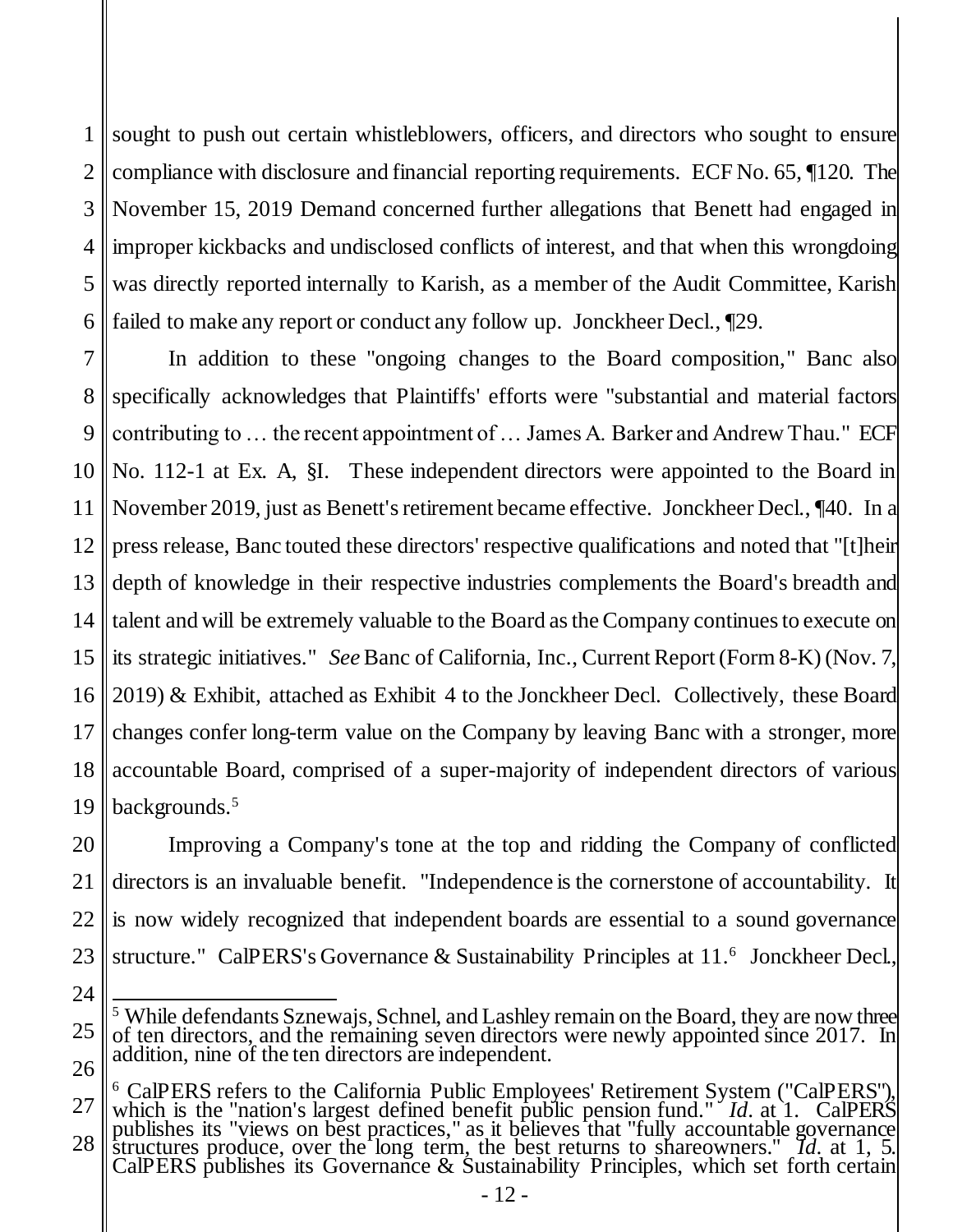1 2 Ex. 5. While the Board was previously comprised of a majority of supposedly "independent" directors,

> the definitional independence of a majority of the board may not be enough in some instances. The leadership of the board must embrace independence, and it must ultimately change the way in which directors interact with management. Independence also requires a lack of conflict between the director's personal, financial, or professional interest, and the interests of shareowners.

7 8 9 10 11 12 13 14 15 *Id.* A strong, independent board is critical to ensure that independent directors are actively supervising the Company's compliance, the adequacy of its internal controls, and its risk exposure. Moreover, when the prior Board was tainted by serious conflicts and wrongdoing, as it was here, turnover is critical to reestablishing investor trust in the Company. *See* BlackRock Investment Stewardship Annual Report 2020 at 29, attached to the Jonckheer Decl. as Ex. 6 ("We expect independent directors to be free from conflicts of interest that could impair their ability to act in the interests of the company and its shareholders."); *id.* at 31 ("[D]irectors who bring a range of different perspectives and experiences to the board's work contribute to better decision-making and outcomes.").

<span id="page-16-0"></span>16

3

4

5

6

## **2. Formal Whistleblower Policy**

17 18 19 20 21 22 23 It is also undisputed that Plaintiffs' litigation and settlement efforts were a substantial and material factor in the Board's agreement to "adopt a new, stand-alone comprehensive Whistleblower Policy." Prior to the Settlement, Banc did not have a formal Whistleblower Policy. And the few reporting policies Banc had in its Code were largely ineffective, as Banc faced numerous allegations that whistleblower reports went unanswered and whistleblowers were retaliated against. In sum, Banc's whistleblower procedure was insufficient and failed.

24 25 26 The Settlement addresses these failures by encouraging employees to report violations without fear of retaliation, and by ensuring that such reports will be investigated and appropriate action taken. *See* Jonckheer Decl., Ex. 5 at 31 ("The board should ensure

<sup>27</sup>

<sup>28</sup>  $\overline{\phantom{a}}$ "underlying tenets that should be adopted by all companies and markets … to establish the foundation for achieving long-term sustainable investment returns." *Id*. at 5.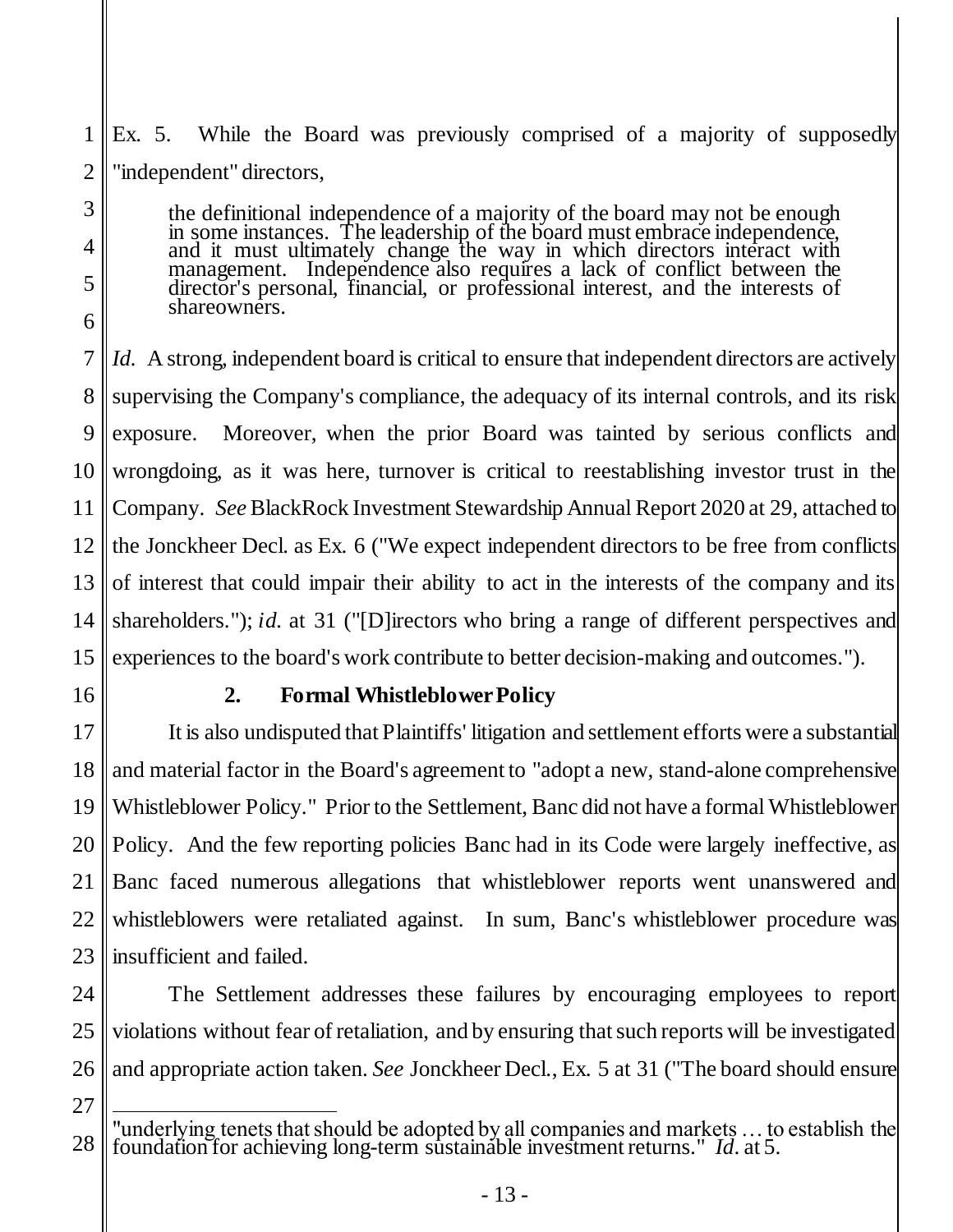<span id="page-17-0"></span>1 2 3 4 5 6 7 that the company has in place an independent, confidential mechanism whereby an employee, supplier or other stakeholder can (without fear of retribution) raise issues of particular concern with regard to potential or suspected breaches of a company's code of ethics or local law."). Such relief is recognized as a substantial benefit. *City of Plantation Police Officers' Employees' Ret. Sys. v. Jeffries*, No. 2:14-CV-1380, 2014 WL 7404000, at \*6 (S.D. Ohio Dec. 30, 2014) (whistleblower policy, among additional ethics reforms, provided "a substantial benefit" to company and shareholders).

8 9 10 11 12 13 14 15 16 17 18 19 20 21 22 23 24 In order to encourage Banc's employees to report potential violations, the Company's culture had to change, starting with the tone at the top (which, at the time, was tainted by the very individuals who were alleged to have ignored whistleblowers and retaliated against them). With certain alleged wrongdoers off the Board (as discussed above), the next step was embracing the importance of whistleblowers by adopting a formal Whistleblower Policy, engaging an independent Whistleblower Hotline, and making such policies clear and conspicuous to all employees. The Whistleblower Policy achieves this by emphasizing that: (a) Banc "is committed to compliance"; (b) "the Company seeks to be proactive in preventing and detecting violations of the law"; (c) employees are encouraged to report possible violations; (d) such violations can be reported to the employees "supervisor, the General Counsel, or the Chief Internal Audit Officer," or also "through the Whistleblower Hotline"; (e) "[r]eports can be made anonymously and confidentially"; and (f) "[t]he Company will not take retaliatory action." ECF No. 112-1 at Ex. B. The Whistleblower Policy also requires that "information regarding the Whistleblower Hotline [be] posted on the Company's MyBANC intranet, within the Whistleblower Hotline website, within the Company Policies & Employee Guide, and in break rooms throughout the Company's facilities." *Id.*

25 26 27 28 The Whistleblower Policy also addresses allegations made by Plaintiffs that whistleblower reports went unanswered. To begin, when an employee makes a whistleblower report through the hotline, an e-mail is sent to the General Counsel, who is required (if the report deals with certain alleged wrongdoing) to send a notice to the Joint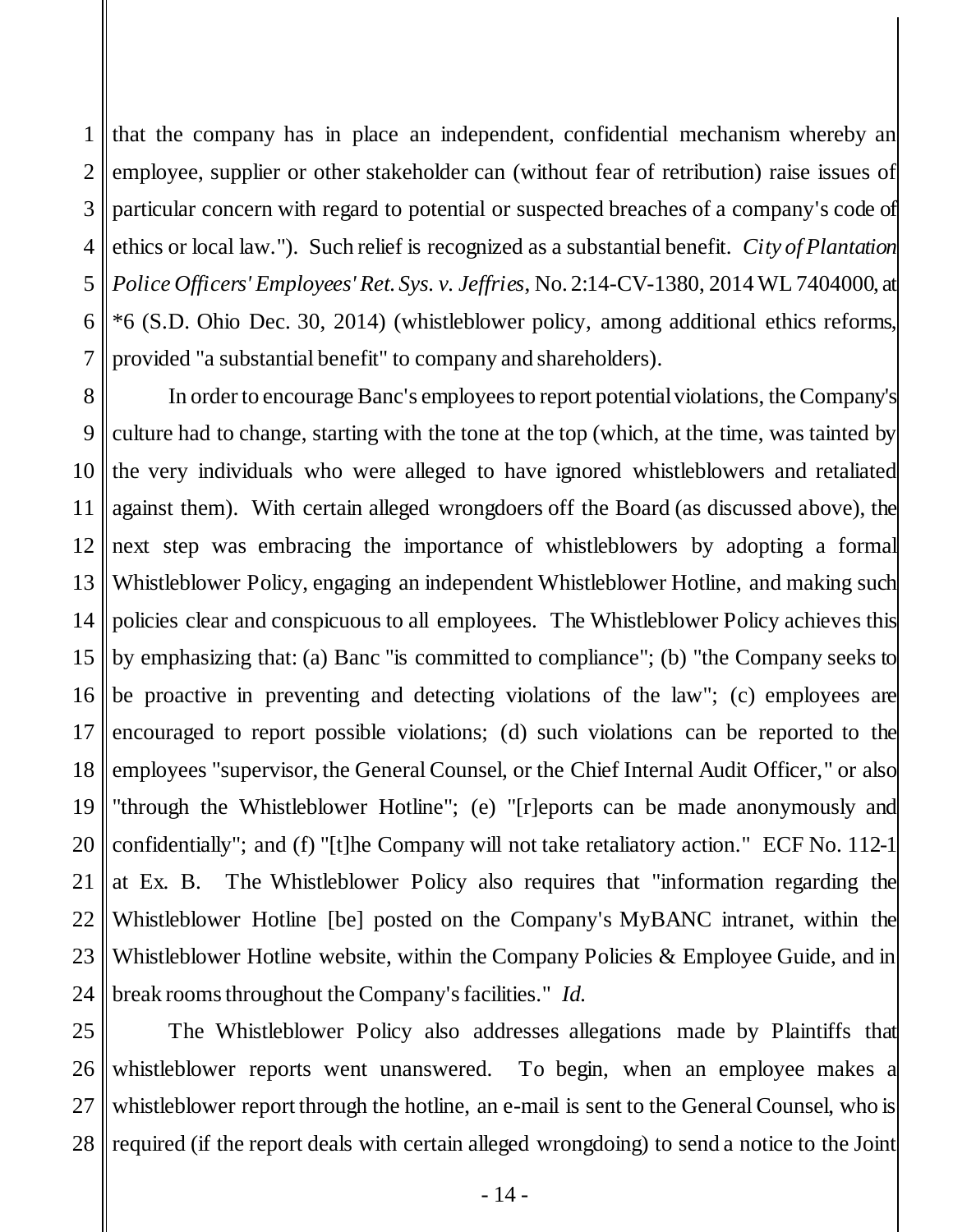1 2 3 4 5 6 7 Audit Committee Chair and the Chief Internal Audit Officer. *Id.* The General Counsel is responsible for maintaining a log of all reports within the external service provider's system, tracking their receipt, investigation, and resolution. *Id.* The General Counsel will also prepare a periodic summary report of cases for the Audit Committee or Board. *Id.*  And, where appropriate, Banc's internal or third-party auditors will be notified of whistleblower reports and the Company's investigation and conclusions regarding same. *Id*.

8 9 10 11 12 13 14 15 16 17 In sum, not only does the Whistleblower Policy address the alleged wrongdoing by significantly improving the Company's whistleblower controls, but adopting a formal Whistleblower Policy and engaging an independent Whistleblower Hotline (especially with a majority of new, independent directors) sets the stage for a stronger, more credible control environment. These Reforms will create long term value by encouraging internal reporting, which will allow the Company to investigate and remedy potential wrongdoing before it escalates and the Company is faced with potential regulatory action, related penalties, and/or expensive and protracted litigation. Collectively, these reforms lay the foundation for restoring investor confidence in the Company, and help capture the premium investors pay for companies with strong internal controls.

<span id="page-18-0"></span>18 19

# **3. Enhancements to Code of Ethics**

20 21 22 23 24 25 26 27 28 Banc has acknowledged that Plaintiffs' efforts in pursuing their litigation demands and the filing and maintenance of the stockholder derivative actions were substantial material factors contributing to Banc's decision to revise its Code of Ethics. *See* ECF No. 112-1 at Ex. A. First, Banc amended its Code of Ethics to providing information regarding how to report violations through its independent Whistleblower Hotline, making this information more conspicuous to all employees. Second, Banc amended its process for reviewing and granting waivers to its Code of Ethics to make sure any such request is properly vetted and fully disclosed. *Id.* This is particularly important relief given the allegations in the Consolidated Complaint relating to improper conflicts of interest, improper personal investments and financial affairs (ECF No. 65, ¶¶120-126), all of which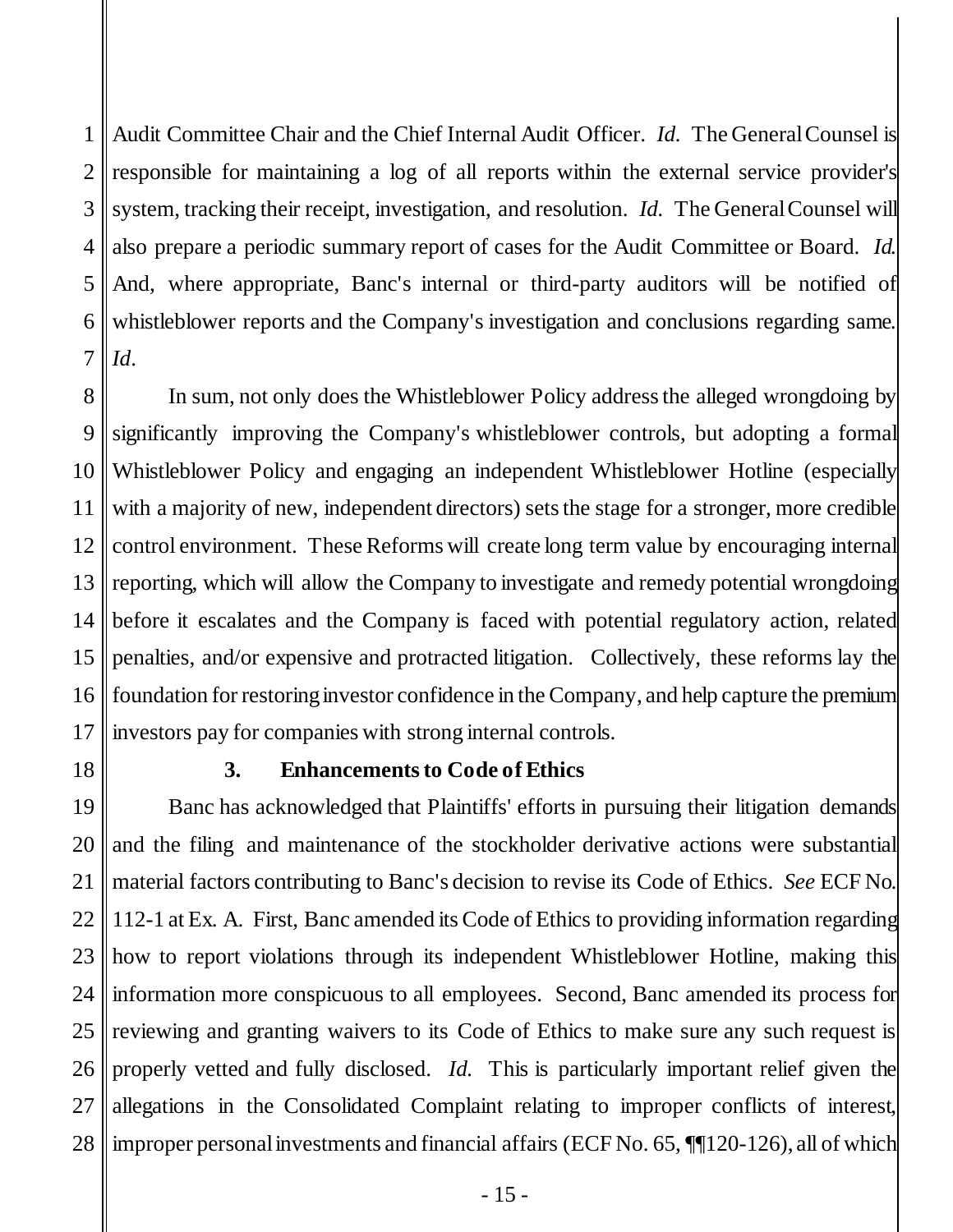1 2 3 are covered by the Code of Ethics. Had this policy been adopted prior to the alleged wrongdoing, it would have subjected defendant Benett's alleged conflicts of interest to enhanced scrutiny and likely prevented some of the alleged wrongdoing.

<span id="page-19-0"></span>4

# <span id="page-19-3"></span><span id="page-19-2"></span>**4. Mandatory Attendance at Shareholder Meetings.**

5 6 7 8 9 10 11 12 13 14 15 16 Requiring Board members to attend stockholder meetings is recognized as a good corporate governance practice, which provides benefits to Banc. *See, e.g*., *In re Big Lots, Inc. S'holder Litig*., No. 2:12-CV-445, 2018 WL 11356561, at \*2 (S.D. Ohio Aug. 28, 2018) (mandatory board member attendance to annual shareholder meeting part of reforms that provided substantial benefit to company); *Basaraba v. Greenberg*, No. CV 13-5061 PSG (SHX), 2014 WL 12591677, at \*4 (C.D. Cal. Nov. 10, 2014) (even an "expectation[]" that board members attend the annual meeting provided "some benefit to shareholders"). This reform requires directors to be present and accountable to shareholders, as directors will be able to respond directly to questions from shareholders. *See* BlackRock Investment Stewardship Annual Report 2020, Jonckheer Decl., Ex. 6, at 29 ("We find that shareholder dialogue with independent board members can be effective in encouraging the adoption of corporate governance best practices.").

<span id="page-19-1"></span>17

## <span id="page-19-4"></span>**B. The Risks of Establishing Liability and Damages**

18 19 20 21 22 23 24 25 26 In assessing the fairness, reasonableness, and adequacy of a settlement, the Court should balance the benefits of the Settlement against the continuing risks of litigation. *See Officers for Justice*, 688 F.2d at 625. There is no question that derivative actions are complex and fraught with risk. Indeed, the Ninth Circuit, in affirming the district court's approval of a settlement in a derivative action, noted that "the odds of winning [a] derivative lawsuit [are] extremely small" because "derivative lawsuits are rarely successful." *In re Pac. Enters. Sec. Litig.*, 47 F.3d 373, 378 (9th Cir. 1995); *see OSI Sys.*, 2017 WL 5642304, at \*3 ("derivative lawsuits are difficult to win under any circumstances"). This case was no different.

<span id="page-19-5"></span>27 28 Here, the alleged wrongdoing was revealed through various sources, including private actions, in which certain of the Company's internal directors and officers blamed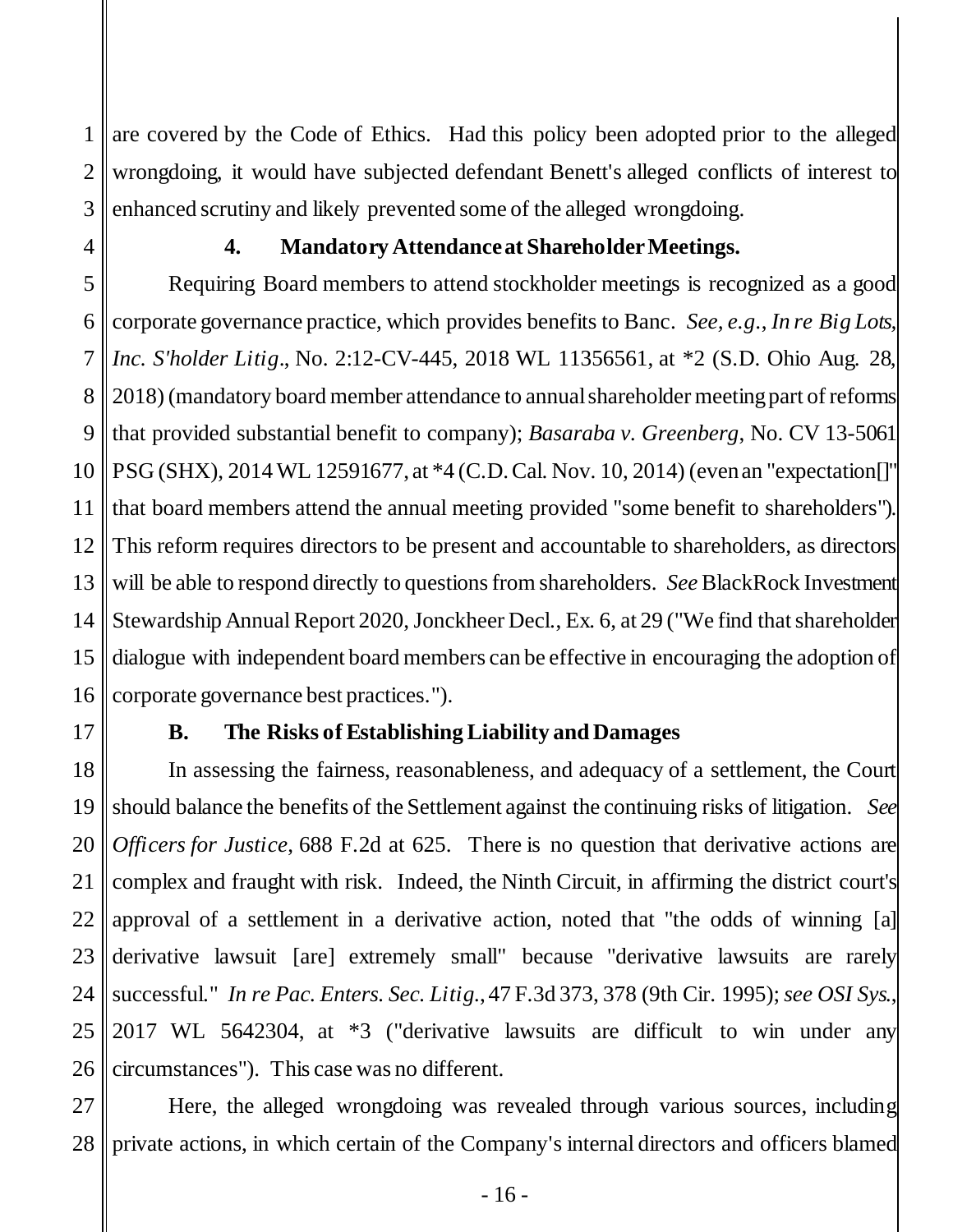1 2 one another for certain wrongdoing. The fact pattern was complex and involved many competing interests and narratives.

<span id="page-20-2"></span>3 4 5 6 7 8 9 10 11 12 13 14 15 16 17 Plaintiffs believe that the claims asserted in the action were meritorious, but liability was by no means assured. Had Plaintiffs continued to litigate, they would have faced serious legal hurdles to survive past the pleading stage. As detailed above, Plaintiff Gordon's prior derivative action was dismissed for failure to allege that demand was futile. At issue now is whether the Board wrongfully rejected Plaintiffs' litigation demands. Under Maryland law, "'[t]he corporate board's decision to deny the litigation demand receives the same business judgment rule presumption as any other board decision.'" *In re Res. Cap. Corp., S'holder Derivative Litig.*, 286 F. Supp. 3d 619, 626 (S.D.N.Y. 2018). In other words, "it is presumed that corporate directors act in good faith and in the best interest of the corporation. Md. Code, Corps. & Ass'ns § 2–405.1(a)." *Evans ex rel United Dev. Funding IV v. Greenlaw*, No. 3:16-CV-635-M, 2018 WL 2197780, at \*4 (N.D. Tex. May 14, 2018). "To overcome this presumption, the derivative plaintiff must establish that the directors did not act in good faith, in a manner reasonably believed to be in the corporation's best interests, or with the care that an ordinarily prudent person would use under similar circumstances." *Id*.

<span id="page-20-3"></span><span id="page-20-0"></span>18 19 20 21 22 If Plaintiffs successfully overcame Defendants' dismissal motions, litigation would continue to be complex, with serious risks in overcoming potential defenses and in establishing liability. At the conclusion of discovery and expert reports, complex motions for summary judgment would need to be briefed and argued, and a trial would have to be held.

<span id="page-20-1"></span>23 24 25 26 27 28 Even if Plaintiffs were successful in defeating Defendants' dispositive motions, and ultimately established liability at trial, Plaintiffs still faced challenges establishing and collecting monetary damages. Indeed, the Securities Action settlement was funded solely by insurance proceeds, which mitigated the potential damages to Banc arising from the alleged issuance of false and misleading statements. *See In re Banc of California Sec. Litig.,* Case No. 17-118 AG (DFMx) (C.D. Cal.), ECF No. 592, ¶2.2.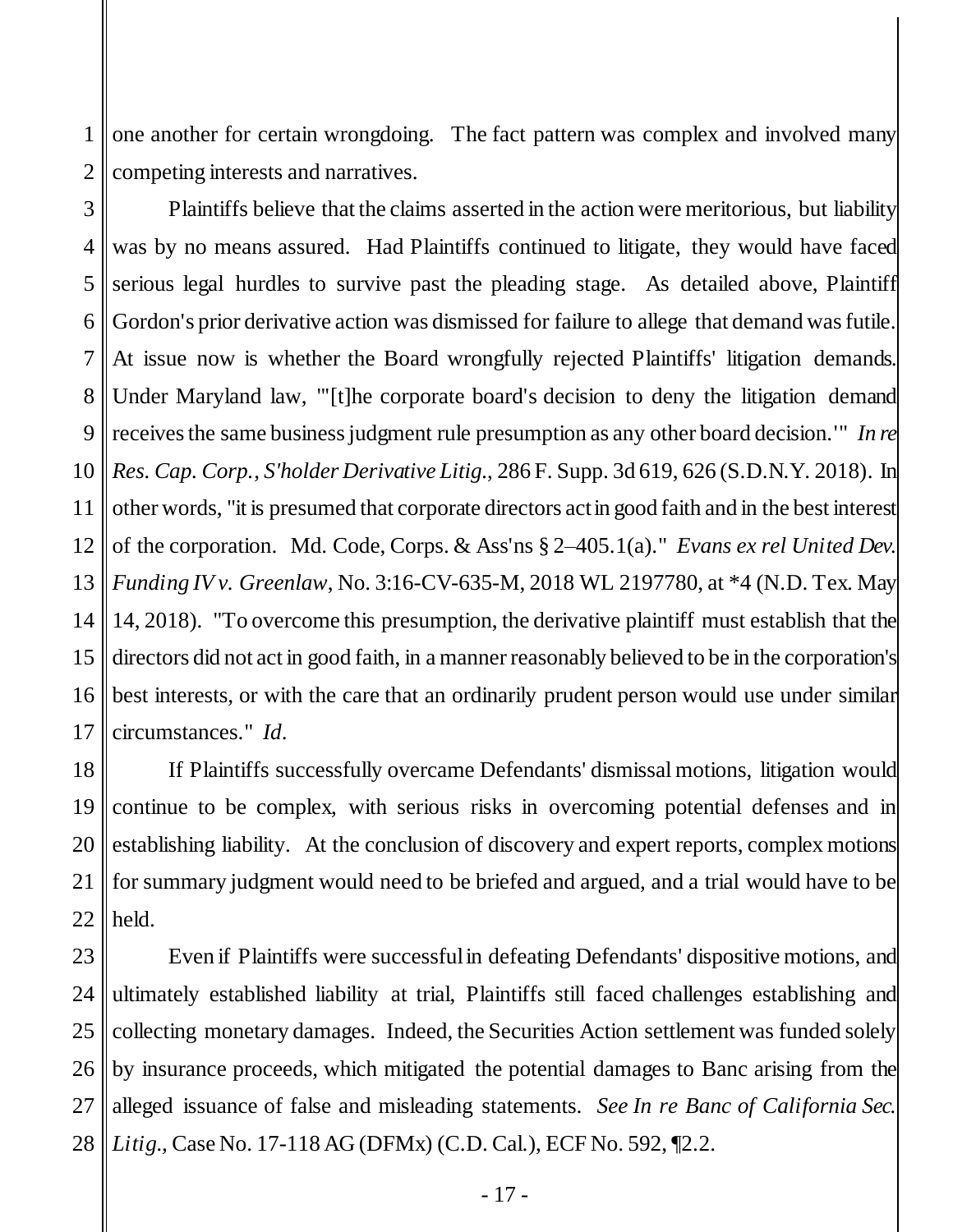1 2 3 4 Faced with the risk of no recovery, the Settlement guarantees substantial benefits for Banc with the implementation of valuable corporate governance reforms that could not have been obtained if the action proceeded to trial. As the U.S. Court of Appeals for the Fifth Circuit observed:

Where, as here, the derivative suit is largely an attack on past corporate management practices, as well as on some present officers and directors, the dollar amount of a possible judgment, which is essentially the sole goal in the class action damage suit, is not the sole, and may well not be the most important, matter to be considered, for the effects of the suit on the functioning of the corporation may have a substantially greater economic impact on it, both long- and short-term, than the dollar amount of any likely judgment in its favor in the particular action.

10 11 12 *Maher v. Zapata Corp.*, 714 F.2d 436, 461 (5th Cir. 1983). Accordingly, the Settlement is likely the best possible result, and provides a substantial benefit to the Company that may not have been achieved through a trial and resulting appeals. Jonkheer Decl.,  $\P$ [46-48.

<span id="page-21-0"></span>13 14

5

6

7

8

<span id="page-21-3"></span>9

### <span id="page-21-2"></span><span id="page-21-1"></span>**C. The Complexity, Expense, and Likely Duration of Continued Litigation Supports Approval of the Settlement**

15 16 17 18 19 20 Another factor weighing in favor of the Settlement is the complexity, expense, and likely duration of the litigation. *Officersfor Just.*, 688 F.2d at 625; *Cohn v. Nelson*, 375 F. Supp. 2d 844, 859 (E.D. Mo. 2005). Shareholder derivative actions are notoriously complicated actions that involve complex legal and factual issues that can be litigated to a conclusion on the merits only at great expense over an extended period of time. *Pac. Enters.*, 47 F.3d at 378.

21 22 23 24 25 26 27 If not for this Settlement, the action would have been fiercely contested by the Parties. Continued litigation would be complex, costly, and of substantial duration. Document discovery would need to be completed, depositions would have to be taken, experts would need to be designated and expert discovery conducted, Defendants' anticipated motions for summary judgment would have to be briefed and argued, and a trial could occupy attorneys on both sides and the Court for weeks or months. And any judgment favorable to Plaintiffs would likely be the subject of post-trial motions and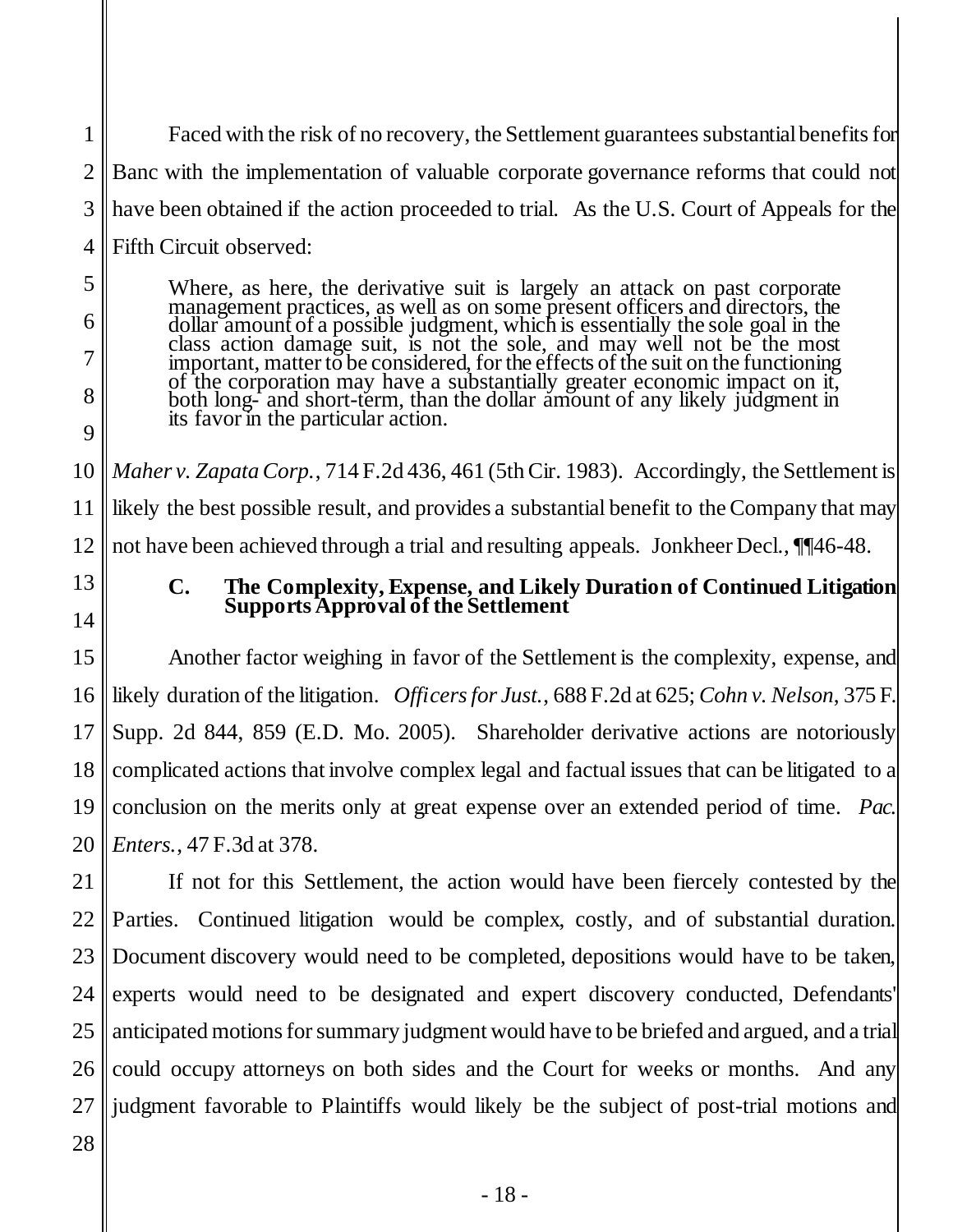1 2 appeals, which would prolong the case for years with the ultimate outcome uncertain. Jonckheer Decl., ¶¶46-48.

3 4 5 6 7 The Settlement obviates this expenditure of further time and expenses, and favorably resolves the action in the best interests of Banc, permitting the Company to direct its full attention to business. Thus, the prospect of continued, protracted, expensive, and uncertain litigation strongly supports approval of the Settlement, which provides immediate and substantial benefits to Banc and its shareholders.

<span id="page-22-0"></span>

8

9

#### <span id="page-22-1"></span>**D. The Settlement Was Negotiated by Parties with a Thorough Understanding of the Strengths and Weaknesses of their Positions.**

<span id="page-22-2"></span>10 11 12 13 14 15 16 17 18 19 20 21 22 23 24 25 26 27 The stage of the proceedings and discovery is another factor which courts consider in approving a settlement. *Officers for Just.*, 688 F.2d at 625; *Boyd v. Bechtel Corp.*, 485 F. Supp. 610, 617 (N.D. Cal. 1979). "This factor requires the Court to evaluate whether 'the parties have sufficient information to make an informed decision about settlement.'" *OSI Sys.*, 2017 WL 5642304, at \*4. Through Plaintiffs' Counsel's substantial efforts, they were able to credibly evaluate the action and the propriety of settling at this stage. Jonckheer Decl., ¶48. Over the last few years, Plaintiffs' Counsel have conducted an extensive, ongoing investigation of the allegations asserted in the action and the November 15, 2019 Demand, which included: (a)reviewing Banc's press releases, public statements, SEC filings, and securities analysts' reports and advisories about the Company; (b) reviewing related media reports about the Company; (c) consulting with an accounting expert regarding accounting practices concerning employee bonus accrual; (d) researching applicable law with respect to the claims alleged in the action and the November 15, 2019 Demand, and potential defenses to those claims; (e) preparing and serving litigation demands; (f) preparing and filing derivative complaints; (g) monitoring developments in the related Securities Action, in addition to multiple related lawsuits between Banc and certain former executives and directors; and (g) negotiating this Settlement, including researching corporate governance best practices and negotiating the Reforms. Stip., §II.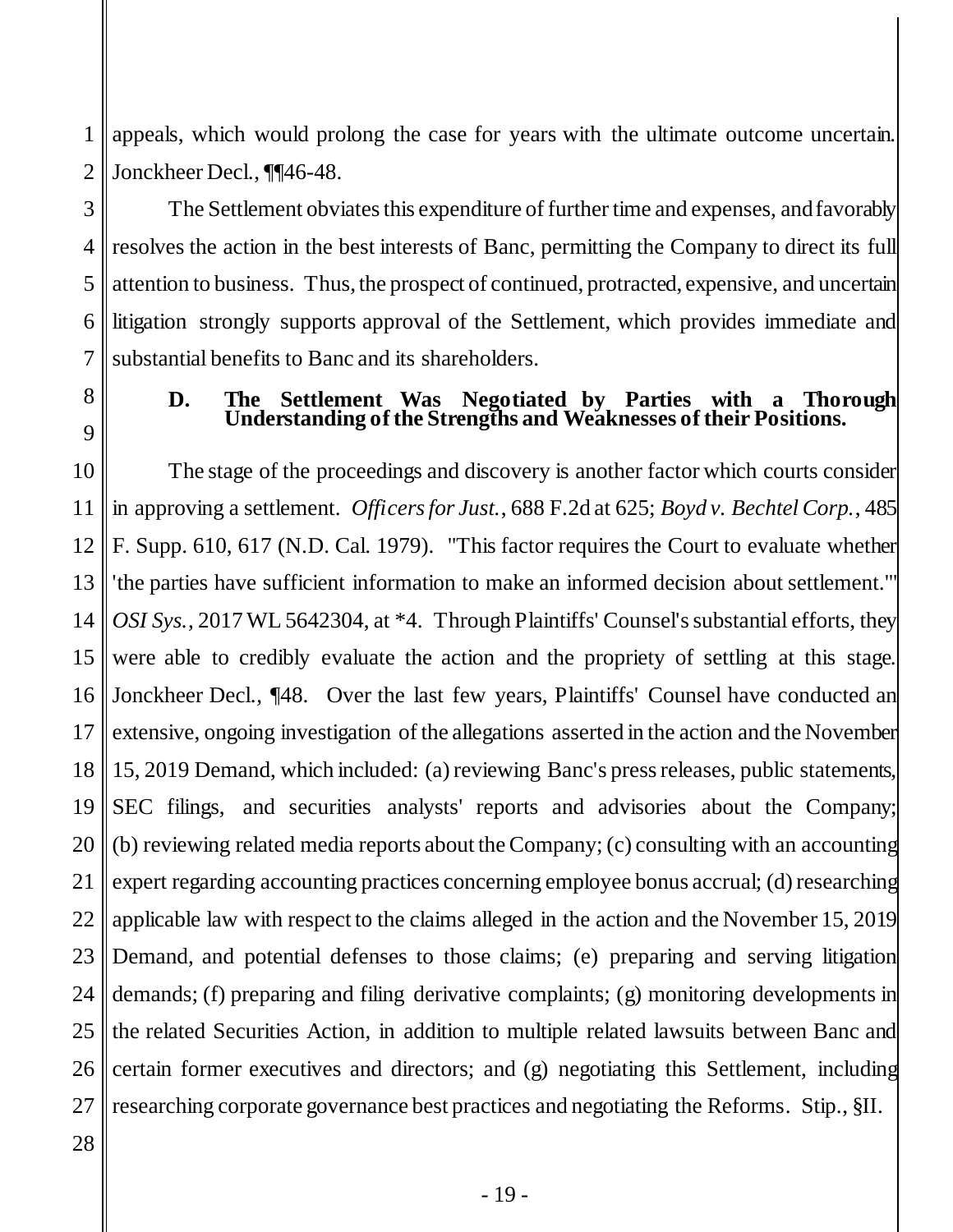1 2 3 4 5 Plaintiffs' Counsel's thorough investigation, which included counsel's application of their extensive experience in litigating complex derivative actions, provided Plaintiffs with a clear picture of the strengths and weaknesses of the claims. Having enough information to properly evaluate the claims and defenses, Plaintiffs have resolved the action on a highly favorable basis to Banc and its shareholders. Jonckheer Decl., ¶¶46-48.

<span id="page-23-0"></span>

6

## **E. The Experience and Views of Counsel Favor Approval**

7 8 9 10 11 12 13 14 15 16 17 18 19 Significant weight should be attributed to the belief of experienced counsel that settlement is in the best interest of the Company. *Officers for Just.*, 688 F.2d at 625. As set forth above, the Settlement is the product of hard-fought, arm's-length negotiations by counsel with a comprehensive understanding of the relevant facts and law and the relative strengths and weaknesses of the claims and defenses. Jonckheer Decl., ¶48. As reflected by their firm resumes, Plaintiffs' Counsel are highly experienced in shareholder derivative litigation, have litigated scores of shareholder derivative actions to successful resolution, and are recognized as leaders in the field of shareholder rights litigation. *See id.*, Ex. 7; Declaration of Ashley R. Rifkin on Behalf of Robbins LLP in Support of Plaintiffs' Motion for a Fee and Expense Award, Ex. 1; Declaration of Marshall Dees on Behalf of Holzer & Holzer LLC in Support of Plaintiff's Motion for a Fee and Expense Award, Ex. A. Plaintiffs' Counsel used their expertise to effectively and efficiently prosecute the Action and obtain substantial benefits for Banc and its stockholders.

20 21 Similarly, Defendants are represented by esteemed law firms—including Morrison & Foerster, Sullivan & Cromwell and Jones Day—with counsel who are highly experienced in defending complex matters such as shareholder derivative lawsuits. With highly experienced counsel on both sides, the ensuing action resulted in hard-fought litigation and arm's-length settlement discussions. Thus, the quality of counsel and the significant results achieved in this Action strongly support approval of the Settlement.